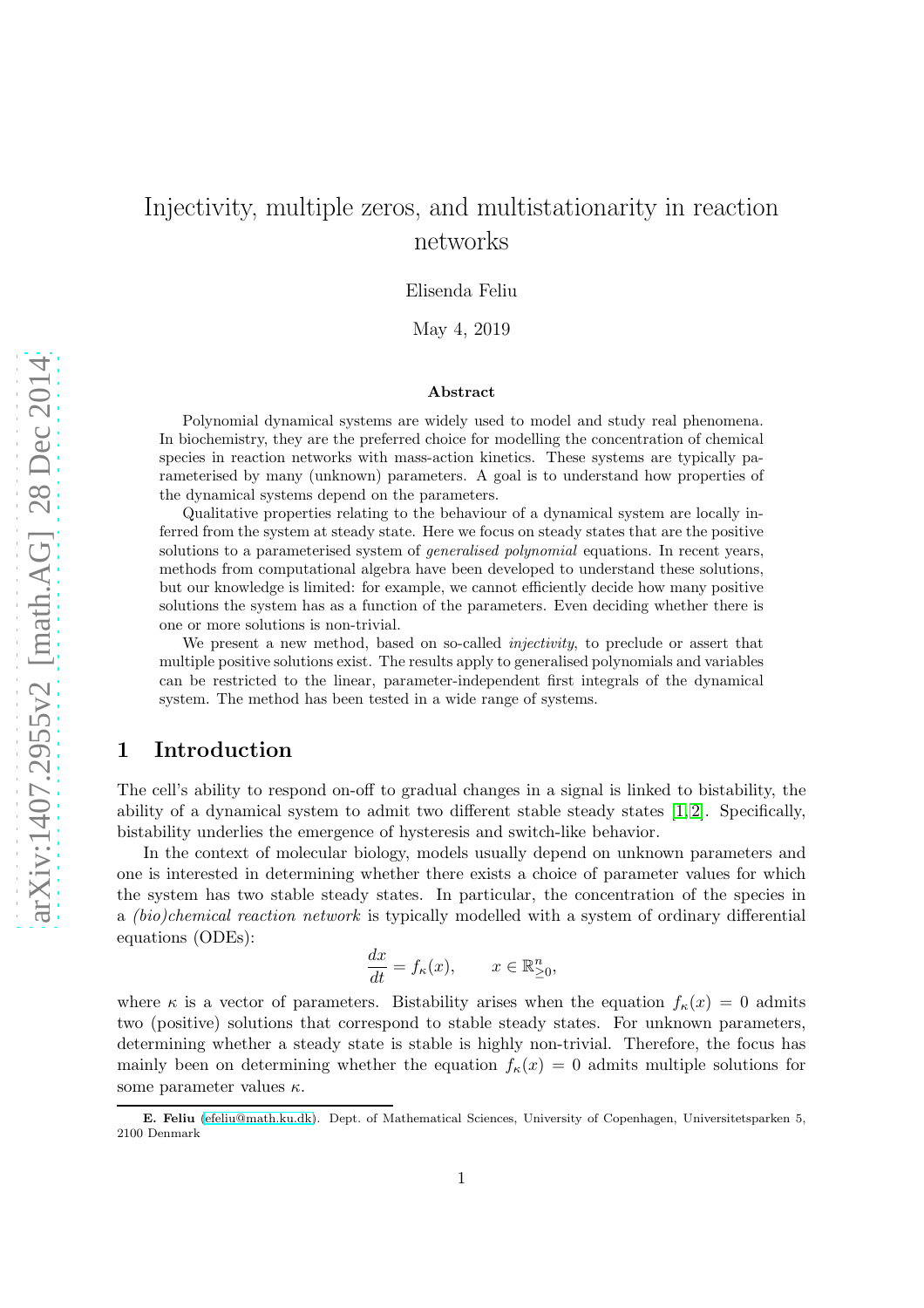Determining the number and stability of steady states has been an important problem in the context of chemical reaction networks in the 20th century, and there is a rich literature covering both theoretical and experimental aspects. The majority of the studies date back to the seventies and eighties (see for example the review [\[3\]](#page-17-2) and the references therein). In particular, several foundational theoretical studies on determining the number and stability of steady states of generic chemical reaction networks were developed in that period. These studies address different broad classes of reaction networks, e.g. detailed or complex balanced networks or reaction networks with a specific form. Of these foundational works we highlight the so-called Chemical Reaction Network Theory (CRNT) of Jackson, Horn, and Feinberg, e.g. [\[4](#page-17-3)[–9\]](#page-17-4), the work of Clarke, e.g. [\[10,](#page-17-5) [11\]](#page-17-6), the work of Vol'pert, e.g. [\[12,](#page-17-7) [13\]](#page-17-8) and several other works [\[14–](#page-17-9)[17\]](#page-17-10).

Since the advent of systems biology in the late nineties, complex and high-dimensional reaction networks involving biochemical entities have become the object of study. In this context the methods developed for chemical reaction networks are often not applicable, due to the complexity of the networks. For instance, most networks modelling cell signalling events are neither detailed nor complex balanced. A new generation of methods has been developed, often within the framework of CRNT, incorporating new formalism and approaches from computational algebra, e.g. [\[18–](#page-17-11)[22\]](#page-18-0).

The extensive list of existing methods apply under different assumptions and to different modelling strategies. Most methods specialise to the steady states with positive coordinates, that is, the methods decide whether the function  $f_{\kappa}$  admits multiple positive zeros and exclude the zeros at the boundary. Unfortunately, there does not exist a single method that can satisfactorily handle any given reaction network.

In this paper, we develop a new method to address the existence or preclusion of multiple steady states. The method builds on so-called injectivity-based methods, which underly several earlier approaches, for instance [\[19,](#page-17-12) [20,](#page-17-13) [23–](#page-18-1)[27\]](#page-18-2). For polynomial equations, the setting was introduced in [\[23\]](#page-18-1), and subsequently extended in [\[20,](#page-17-13) [28–](#page-18-3)[31\]](#page-18-4).

The idea underlying injectivity methods is simple: Consider a map  $f: \mathbb{R}^n_{>0} \to \mathbb{R}^n$ . If f is injective, then there do not exist distinct x, y in  $\mathbb{R}^n_{>0}$  such that  $f(x) = f(y)$ . In particular, f does not have two distinct zeros in  $\mathbb{R}^n_{>0}$ .

The converse is false. For instance, consider the map  $f: \mathbb{R}^2_{>0} \to \mathbb{R}^2$  given by

$$
f_1(x_1, x_2) = x_1x_2 - 10x_1 + 0.1x_2,
$$
  

$$
f_2(x_1, x_2) = x_1x_2 + 0.1x_1 - 10x_2.
$$

The only positive zero of f is (9.9, 9.9), but f is not injective on  $\mathbb{R}^2_{>0}$  since

<span id="page-1-0"></span>
$$
f(5.9, 2) = f(7.9, 4) = (-47, -7.61).
$$

Thus, in this case, we cannot conclude that  $f$  does not have multiple positive zeros by checking whether  $f$  is injective. However, we can make another simple observation: The positive zeros of f are also the positive solutions to:

$$
x_1 - 10x_1x_2^{-1} = -0.1, \quad x_2 - 10x_1^{-1}x_2 = -0.1. \tag{1}
$$

An easy check shows that the map  $g: \mathbb{R}^2_{>0} \to \mathbb{R}^2$  defined by

<span id="page-1-1"></span>
$$
g(x_1, x_2) = (x_1 - 10x_1x_2^{-1}, x_2 - 10x_1^{-1}x_2)
$$
\n(2)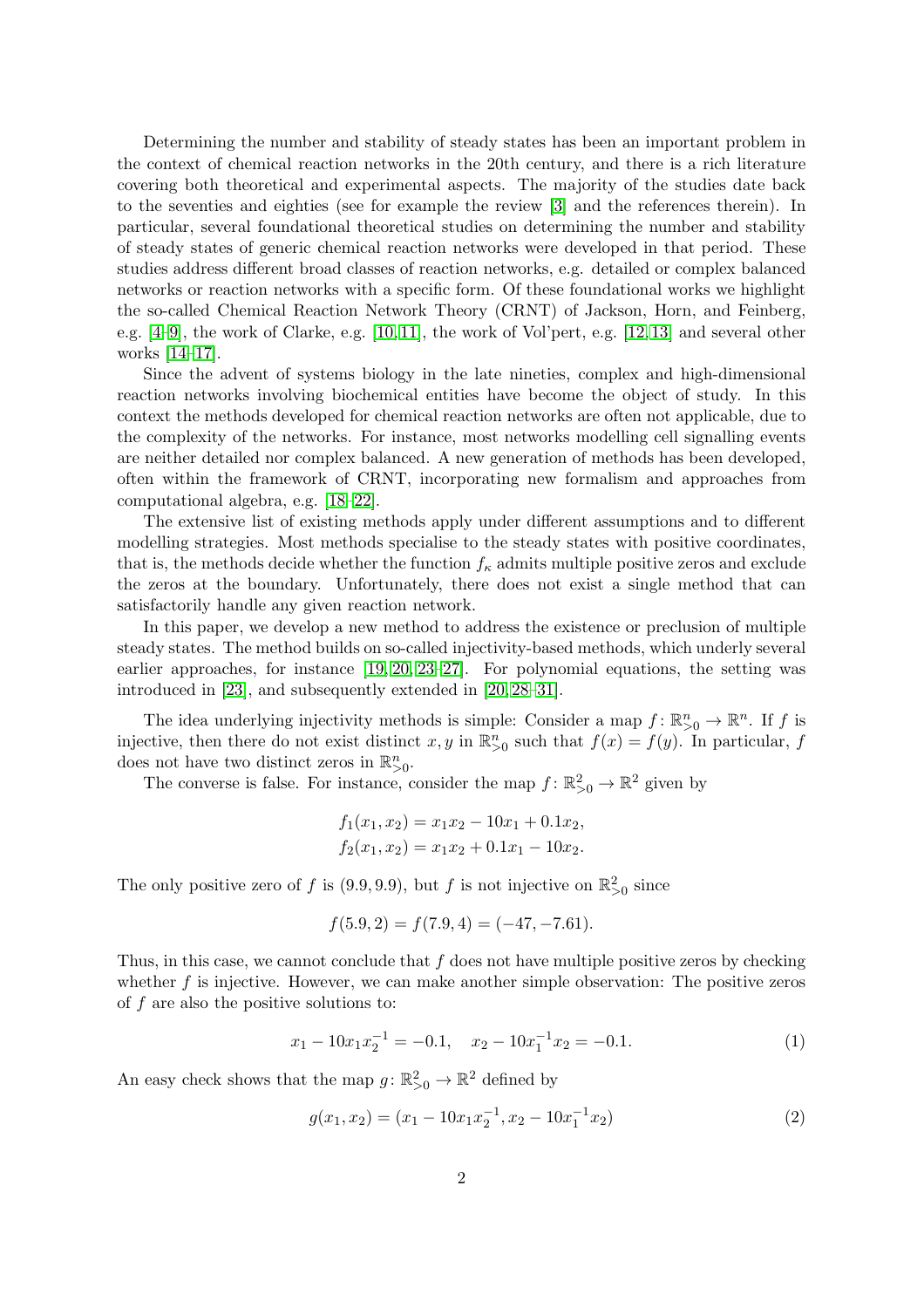is injective on  $\mathbb{R}^2_{>0}$  and hence we conclude that neither [\(1\)](#page-1-0) nor  $f=0$  have multiple positive solutions. Observe that positivity of the solutions is critical here, because  $q$  is obtained by dividing its two components by  $x_2$  and  $x_1$ , respectively.

This simple example illustrates the approach introduced here: By checking the injectivity of a new map q constructed from f, we conclude that f does not have more than one positive zero. We focus on the positive zeros of so-called *generalised polynomial maps*, that is, polynomials with real exponents. For example,  $q$  in  $(2)$  is a generalised polynomial map. More generally, we consider families of parameterised generalised polynomial maps (cf. [\(6\)](#page-3-0)) and use the idea above to preclude or determine the existence of multiple zeros on the positive part of affine subspaces  $x^* + S$ , where  $x^* \in \mathbb{R}_{>0}^n$  and  $S \subseteq \mathbb{R}^n$  is a vector subspace.

The method is designed to address multistationarity in reaction networks (see Section [3\)](#page-10-0). However, the method focuses generally on the positive zeros of generalised polynomial maps. Therefore, we start by presenting the method in a mathematical framework in Section [2.](#page-2-0) In particular we explain how injectivity can be used both to preclude and to assert the existence of multiple positive zeros. We proceed to exemplify how the method can be used to address multistationarity for a wide range of reaction networks in Section [3.](#page-10-0) The steps of the method are summarised in subsection [2](#page-2-0)[2.4.](#page-10-1)

Given a positive integer n, we let  $[n] := \{1, \ldots, n\}.$ 

# <span id="page-2-0"></span>2 Mathematical framework

## 2.1 Injectivity and multiple zeros

**S-injectivity.** Given a vector subspace  $S \subseteq \mathbb{R}^n$ , we first define the notion of injectivity on the positive part of the affine subspaces  $x^* + S$  with  $x^* \in \mathbb{R}_{>0}^n$ , cf. [\[30\]](#page-18-5).

**Definition 2.1.** Let  $f: \mathbb{R}_{>0}^n \to \mathbb{R}^m$  be a map and  $S \subseteq \mathbb{R}^n$  a vector subspace. We say that

- f is S-injective if for all distinct  $x, y \in \mathbb{R}_{\geq 0}^n$  such that  $x y \in S$  we have  $f(x) \neq f(y)$ .
- f has multiple S-zeros if there exist distinct  $x, y \in \mathbb{R}_{\geq 0}^n$  such that  $x y \in S$  and  $f(x) = f(y) = 0.$

Equivalently,  $f$  does not have multiple  $S$ -zeros if  $f$  does not have two distinct zeros in some set  $(x^* + S) \cap \mathbb{R}_{>0}^n$  with  $x^* \in \mathbb{R}_{>0}^n$ . Clearly, if f is S-injective, then f does not have multiple S-zeros.

**Definition 2.2.** Let  $S \subseteq \mathbb{R}^n$  be a vector subspace and  $\mathcal{F} \subseteq \{f : \mathbb{R}^n_{>0} \to \mathbb{R}^m\}$  be a set of functions. We say that

- F is S-injective, if f is S-injective for all  $f \in \mathcal{F}$ .
- F has multiple S-zeros, if there exists  $f \in \mathcal{F}$  such that f has multiple S-zeros.

Generalised polynomial maps. We consider families of generalised polynomial maps given by two real matrices:  $A = (a_{ij}) \in \mathbb{R}^{m \times r}$  (coefficient matrix) and  $V = (v_{ij}) \in \mathbb{R}^{n \times r}$ (exponent matrix). We denote the j-th column of V by  $v^j$  and define, for  $x \in \mathbb{R}_{>0}^n$ , the vector  $x^V \in \mathbb{R}^r_{>0}$  as

$$
(x^V)_j = x^{v^j} = x_1^{v_{1j}} \cdot \ldots \cdot x_n^{v_{nj}}, \quad j \in [r].
$$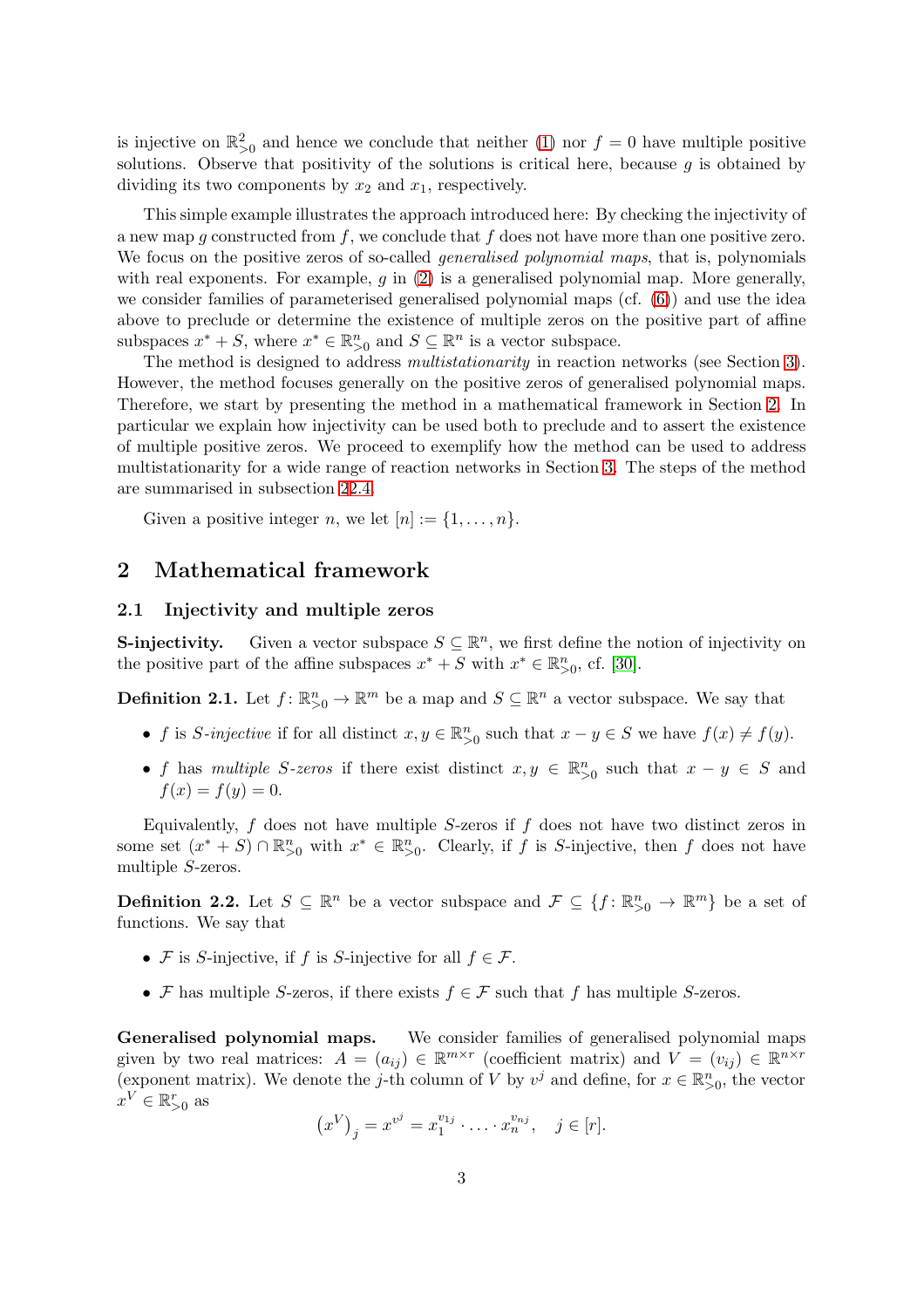The vector  $x^V$  is a vector of generalised monomials, whose exponents are given by the columns of V. For a positive vector  $\kappa \in \mathbb{R}_{>0}^r$ , we define the map  $f_{\kappa} : \mathbb{R}_{>0}^n \to \mathbb{R}^m$  as

<span id="page-3-1"></span>
$$
f_{\kappa}(x) = A(\kappa \circ x^V), \tag{3}
$$

where  $\circ$  denotes the product componentwise (or Hadamard product). The coefficient  $\kappa_i$  of each monomial will be treated as a parameter. Since

$$
f_{\kappa}(x) = f_{\kappa}(y)
$$
 if and only if  $A(\kappa \circ (x^V - y^V)) = 0$ ,

then S-injectivity of  $f_{\kappa}$  is unchanged if the matrix A is replaced by a matrix  $\widetilde{A}$  with the same kernel as  $A$ .

For example, the map

$$
f_{\kappa}(x) = \begin{pmatrix} \kappa_1 x_1 x_2 - \kappa_2 x_2 x_3 + \kappa_3 x_1 x_4 \\ \kappa_2 x_2 x_3 - \kappa_3 x_1 x_4 - \kappa_4 x_2 x_4 \end{pmatrix},
$$
\n(4)

takes the form [\(3\)](#page-3-1) with

<span id="page-3-2"></span>
$$
A = \begin{pmatrix} 1 & -1 & 1 & 0 \\ 0 & 1 & -1 & -1 \end{pmatrix}, \qquad V = \begin{pmatrix} 1 & 0 & 1 & 0 \\ 1 & 1 & 0 & 1 \\ 0 & 1 & 0 & 0 \\ 0 & 0 & 1 & 1 \end{pmatrix}, \tag{5}
$$

such that  $\kappa \circ x^V = (\kappa_1 x_1 x_2, \kappa_2 x_2 x_3, \kappa_3 x_1 x_4, \kappa_4 x_2 x_4)^t$ .

Any generalised polynomial map can be written in the form [\(3\)](#page-3-1), possibly for more than one choice of A, V, and  $\kappa$ . For instance, a generalised polynomial map  $f: \mathbb{R}^n_{>0} \to \mathbb{R}^m$  involving monomials  $x^{v^1}, \ldots, x^{v^r}$  can be written componentwise as

$$
f_i(x) = \sum_{j=1}^r a_{ij} x^{v^j}, \qquad a_{ij} \in \mathbb{R}, \quad i \in [n].
$$

Hence, f is of the form [\(3\)](#page-3-1) with  $\kappa = (1, \ldots, 1)^t$ ,  $A = (a_{ij})$  and V having columns  $v^1, \ldots, v^r$ . We let

<span id="page-3-0"></span>
$$
\mathcal{F}_{A,V} := \left\{ f_{\kappa} \colon \mathbb{R}^n_{>0} \to \mathbb{R}^m \mid f_{\kappa}(x) = A(\kappa \circ x^V), \kappa \in \mathbb{R}^r_{>0} \right\}
$$
(6)

be the family of all generalised polynomial maps [\(3\)](#page-3-1) obtained by varying the vector of parameters κ. Here, we address the question of determining whether  $\mathcal{F}_{A,V}$  has multiple S-zeros. If the family  $\mathcal{F}_{A,V}$  is S-injective, then  $\mathcal{F}_{A,V}$  does not have multiple S-zeros, but the converse is not true.

In [\[30\]](#page-18-5), a characterisation of the families of generalised polynomial maps  $\mathcal{F}_{A,V}$  that are S-injective is given in terms of sign vectors and symbolic determinants. Namely, the family is S-injective if and only if some particular sets of signs do not intersect. These sets are constructed from the orthants of  $\mathbb{R}^n$  and  $\mathbb{R}^r$  that certain subspaces, defined from  $A, V, S$ , intersect.

When  $\dim(S) \ge \text{rank}(A)$ , S-injectivity of  $\mathcal{F}_{A,V}$  can also be decided based on the signs of the coefficients of the determinant of a symbolic matrix. The latter scenario is applicable when studying steady states of chemical reaction networks. Due to its simplicity and applicability, we describe only the determinant-based criterion for injectivity here. The reader is referred to [\[30\]](#page-18-5) for the sign criterion.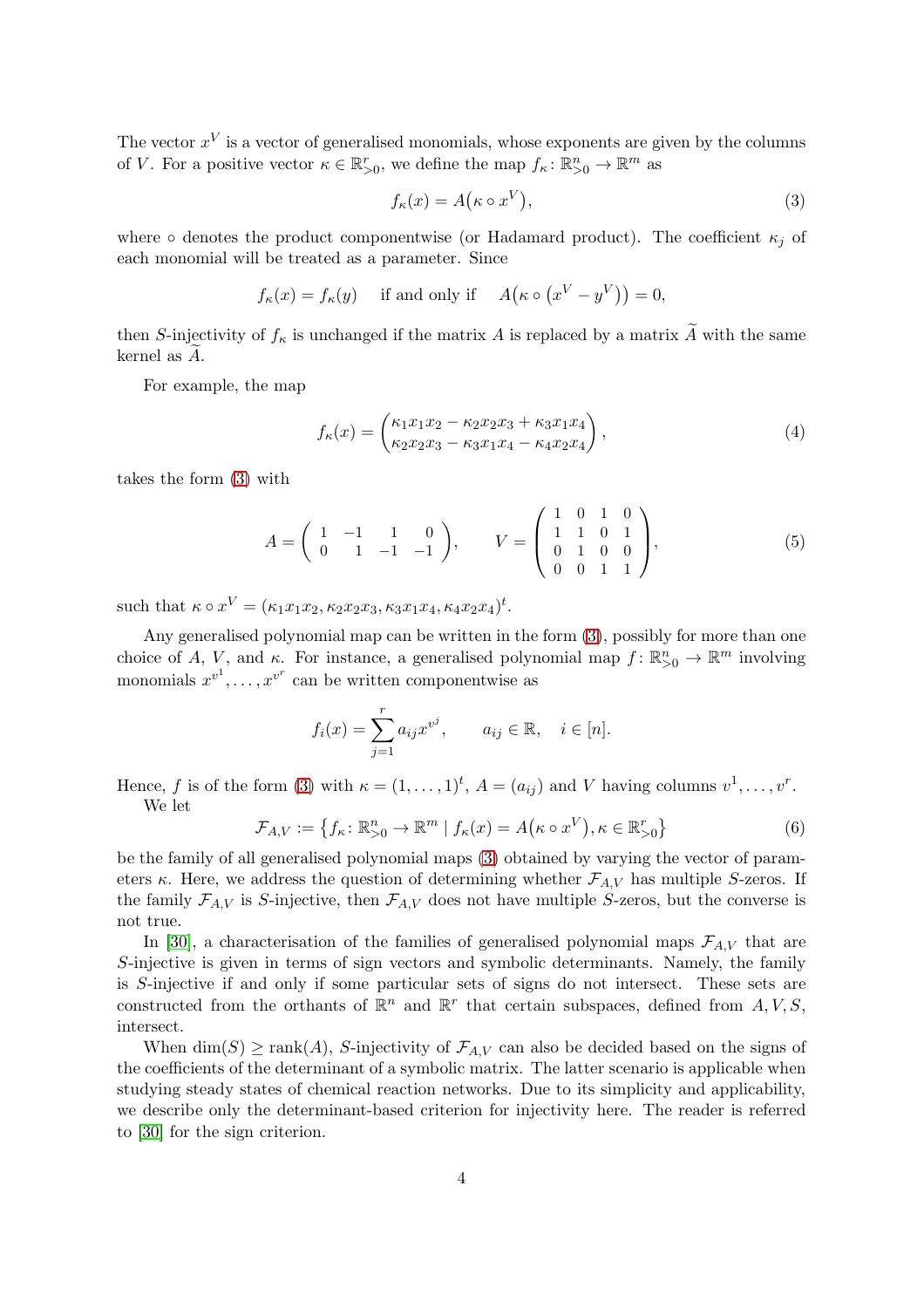Determinant criterion for injectivity Let  $S \subseteq \mathbb{R}^n$  be a vector subspace of dimension s and  $A \in \mathbb{R}^{m \times r}$  such that  $s \ge \text{rank}(A)$ . Let  $Z \in \mathbb{R}^{(n-s)\times n}$  be any matrix whose rows are a basis of  $S^{\perp}$  and choose  $\widetilde{A} \in \mathbb{R}^{s \times r}$  such that  $\ker(A) = \ker(\widetilde{A})$ . For example, we can choose a set of s rows of A with the same rank as A.

For  $\kappa \in \mathbb{R}_{>0}^r$  and  $\lambda \in \mathbb{R}_{>0}^n$ , let  $M_{\kappa,\lambda}$  be the square matrix given in block form as

<span id="page-4-2"></span>
$$
M_{\kappa,\lambda} = \begin{pmatrix} Z \\ \widetilde{A} \operatorname{diag}(\kappa) V^t \operatorname{diag}(\lambda) \end{pmatrix},\tag{7}
$$

where, for a vector w,  $diag(w)$  denotes the diagonal matrix with diagonal w. By considering  $\kappa, \lambda$  as indeterminates, the determinant of  $M_{\kappa,\lambda}$  is a polynomial  $p(\kappa, \lambda)$  in  $\kappa, \lambda$ . It is a result of [\[20,](#page-17-13)30], that the family  $\mathcal{F}_{A,V}$  is S-injective if and only if  $p(\kappa, \lambda)$  is not identically zero and, further, all its coefficients have the same sign.

Note than when rank(A)  $\lt s$ , then  $p(\kappa, \lambda)$  is identically zero and the family  $\mathcal{F}_{A,V}$  is not S-injective.

### <span id="page-4-3"></span>2.2 Gauss reduction and injectivity

In this subsection we present the steps of the method that can be used to conclude that  $\mathcal{F}_{A,V}$ does not have multiple S-zeros.

**The family**  $\mathcal{G}_{A,V}$ **.** Let  $S \subseteq \mathbb{R}^n$  be a vector subspace of dimension s and assume that A has rank s. We choose as above a matrix  $\widetilde{A} \in \mathbb{R}^{s \times r}$  such that  $\ker(A) = \ker(\widetilde{A})$  and let B be the Gauss reduction of  $\widetilde{A}$ . Since the kernel of A and B agree, the family  $\mathcal{F}_{BV}$  is S-injective or has multiple S-zeros if and only if this is the case for  $\mathcal{F}_{A,V}$ . By reordering the columns if necessary, we can assume that columns 1 to s of  $\tilde{A}$  are linearly independent. Therefore, without loss of generality, we restrict to families  $\mathcal{F}_{A,V}$  with

<span id="page-4-1"></span>
$$
A = \left(id_s \mid A_1\right),\tag{8}
$$

where  $id_s$  is the identity matrix of size s and  $A_1 \in \mathbb{R}^{s \times (r-s)}$ . Then  $f_{\kappa} \in \mathcal{F}_{A,V}$  satisfies  $f_{\kappa}(x) = 0$ if and only if

<span id="page-4-0"></span>
$$
\begin{pmatrix} \kappa_1 x^{v^1} \\ \vdots \\ \kappa_s x^{v^s} \end{pmatrix} = -A_1 \begin{pmatrix} \kappa_{s+1} x^{v^{s+1}} \\ \vdots \\ \kappa_r x^{v^r} \end{pmatrix},
$$

and this equality holds for  $x \in \mathbb{R}^n_{>0}$  if and only if

$$
\begin{pmatrix} \kappa_1 \\ \vdots \\ \kappa_s \end{pmatrix} = g_{\widehat{\kappa}}(x), \quad \text{where} \quad g_{\widehat{\kappa}}(x) = -\begin{pmatrix} x^{-v^1} \\ \vdots \\ x^{-v^s} \end{pmatrix} \circ A_1 \begin{pmatrix} \kappa_{s+1} x^{v^{s+1}} \\ \vdots \\ \kappa_r x^{v^r} \end{pmatrix}, \tag{9}
$$

with  $\hat{\kappa} = (\kappa_{s+1}, \ldots, \kappa_r)$ . If the map  $g_{\hat{\kappa}}(x)$  is S-injective, then  $f_{\kappa}$  does not have multiple S-zeros. Therefore, by defining

$$
\mathcal{G}_{A,V} := \{ g_{\widehat{\kappa}} \colon \mathbb{R}^n_{>0} \to \mathbb{R}^s \mid \widehat{\kappa} \in \mathbb{R}^{r-s}_{>0} \},\
$$

we have that  $\mathcal{F}_{A,V}$  does not have multiple S-zeros if  $\mathcal{G}_{A,V}$  is S-injective.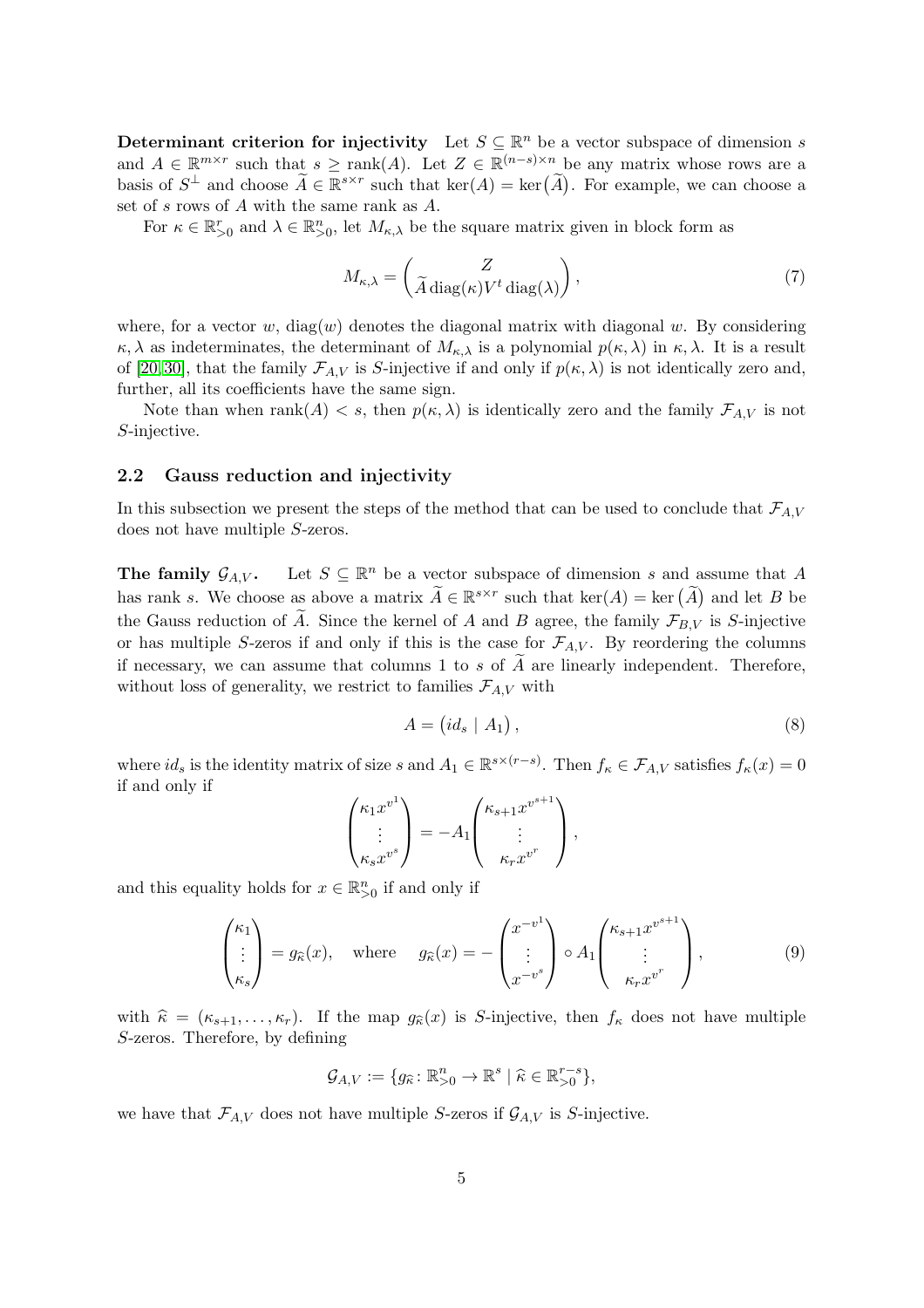**Example 1.** Consider the family  $\mathcal{F}_{A,V}$  defined by [\(5\)](#page-3-2) and let

<span id="page-5-0"></span>
$$
S = \langle (1, -1, 0, 0), (0, 0, 1, -1) \rangle \subseteq \mathbb{R}^4.
$$
 (10)

Both the dimension of S and the rank of A are 2. Hence we take  $\widetilde{A} = A$  and replace A by its Gauss reduction:

<span id="page-5-3"></span><span id="page-5-1"></span>
$$
A = \left(\begin{array}{cccc} 1 & 0 & 0 & -1 \\ 0 & 1 & -1 & -1 \end{array}\right). \tag{11}
$$

The determinant criterion tells us that the family  $\mathcal{F}_{A,V}$  is not S-injective. The map  $g_{\hat{\kappa}}$  in [\(9\)](#page-4-0) is

$$
g_{\kappa_3,\kappa_4}(x) = -\begin{pmatrix} x_1^{-1}x_2^{-1} \\ x_2^{-1}x_3^{-1} \end{pmatrix} \circ \begin{pmatrix} 0 & -1 \\ -1 & -1 \end{pmatrix} \begin{pmatrix} \kappa_3 x_1 x_4 \\ \kappa_4 x_2 x_4 \end{pmatrix} = \begin{pmatrix} \kappa_4 x_1^{-1} x_4 \\ \kappa_3 x_1 x_2^{-1} x_3^{-1} x_4 + \kappa_4 x_3^{-1} x_4 \end{pmatrix}
$$

$$
= \begin{pmatrix} 1 & 0 & 0 \\ 0 & 1 & 1 \end{pmatrix} \begin{pmatrix} \kappa_4 x_1^{-1} x_4 \\ \kappa_3 x_1 x_2^{-1} x_3^{-1} x_4 \\ \kappa_4 x_3^{-1} x_4 \end{pmatrix} . \tag{12}
$$

The family  $\mathcal{G}_{A,V}$  is not of the form [\(6\)](#page-3-0), since two different monomials have the same parameter as coefficient. However, observe that

$$
\mathcal{G}_{A,V} = \left\{ f_{\eta} \in \mathcal{F}_{A',V'} \mid \eta \in \mathbb{R}^3_{>0}, \eta_1 = \eta_3 \right\} \subseteq \mathcal{F}_{A',V'}
$$

<span id="page-5-2"></span>with

$$
A' = \begin{pmatrix} 1 & 0 & 0 \\ 0 & 1 & 1 \end{pmatrix}, \qquad V' = \begin{pmatrix} -1 & 1 & 0 \\ 0 & -1 & 0 \\ 0 & -1 & -1 \\ 1 & 1 & 1 \end{pmatrix}.
$$
 (13)

We use the determinant criterion to decide whether the family  $\mathcal{F}_{A',V'}$  is S-injective. For suitable Z, the matrix  $M_{\kappa,\lambda}$  is

$$
M_{\kappa,\lambda} = \begin{pmatrix} 1 & 1 & 0 & 0 \\ 0 & 0 & 1 & 1 \\ -\kappa_1 \lambda_1 & 0 & 0 & \kappa_1 \lambda_4 \\ \kappa_2 \lambda_1 & -\kappa_2 \lambda_2 & -(\kappa_2 + \kappa_3) \lambda_3 & (\kappa_2 + \kappa_3) \lambda_4 \end{pmatrix}.
$$

The determinant of this matrix is

$$
\det(M_{\kappa,\lambda}) = -\kappa_1(\kappa_2\lambda_1\lambda_3 + 2\kappa_2\lambda_1\lambda_4 + \kappa_2\lambda_2\lambda_4 + \kappa_3\lambda_1\lambda_3 + \kappa_3\lambda_1\lambda_4).
$$

Since all coefficients have the same sign, the family  $\mathcal{F}_{A',V'}$  is S-injective. Hence, so is the family  $\mathcal{G}_{A,V}$  and it follows that  $\mathcal{F}_{A,V}$  does not have multiple S-zeros.

**The family**  $\mathcal{F}_{A',V'}$ . Although the family  $\mathcal{G}_{A,V}$  might not be of the type [\(6\)](#page-3-0), one can always find a family  $\mathcal{F}_{A',V'}$ , with  $A' \in \mathbb{R}^{s \times r'}$ ,  $V' \in \mathbb{R}^{n \times r'}$ , and such that

$$
\mathcal{G}_{A,V}\subseteq \mathcal{F}_{A',V'}.
$$

Indeed, one first identifies the different generalised monomials in  $\hat{\kappa}$ , and x of  $g_{\hat{\kappa}}(x)$ . The exponents of the monomials in  $x$  define  $V'$ . The matrix  $A'$  is the matrix of coefficients. When doing so, some parameter  $\kappa_i$  might be multiplying two different generalised monomials in x, say  $x^{w_1}$  and  $x^{w_2}$ , as it is the case in the example. This occurs whenever a column j of  $A_1$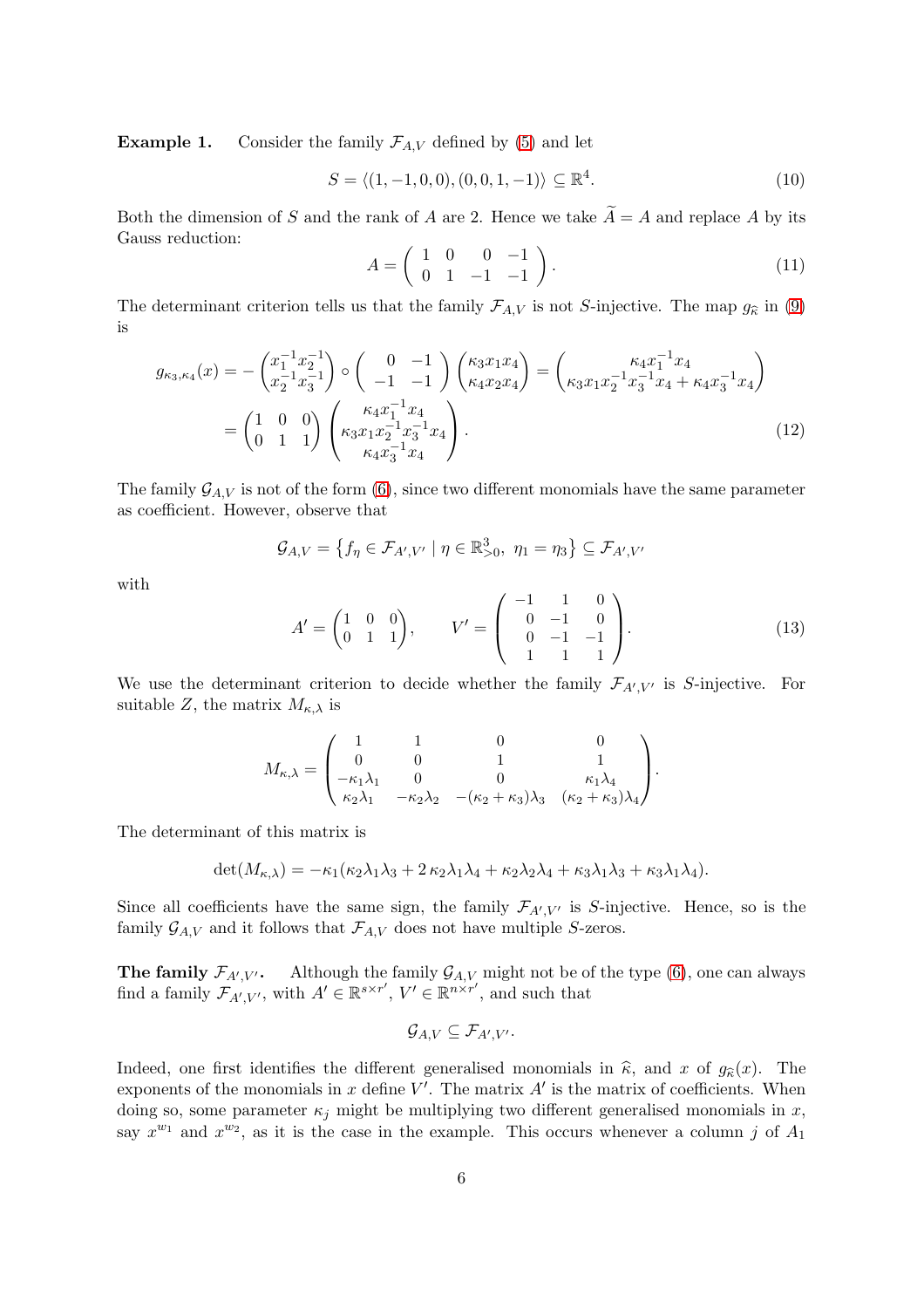contains two nonzero entries at rows  $i_1, i_2$  such that  $v^{i_1} \neq v^{i_2}$ . Then the monomial  $\kappa_{s+j}x^{v^{s+j}}$ appears as a summand in two different rows of the product

$$
A_1(\kappa \circ (x^{v^{s+1}}, \ldots, x^{v^r}))^t,
$$

and these rows are multiplied by different monomials  $x^{-v^{i_1}}, x^{-v^{i_2}}$  when constructing  $g_{\hat{\kappa}}$ . In general, there exists a partition  $[r'] = I_1 \cup \cdots \cup I_q$  and matrices  $A' \in \mathbb{R}^{s \times r'}$  and  $V' \in \mathbb{R}^{n \times r'}$ such that

$$
\mathcal{G}_{A,V} = \left\{ f_{\eta} \in \mathcal{F}_{A',V'} \mid \eta \in \mathbb{R}_{>0}^{r'}, \ \eta_i = \eta_j \text{ if } i,j \in I_k, \text{ for some } k \in [q] \right\}.
$$
 (14)

In the example above,  $r' = 3$  and we let  $I_1 = \{2\}, I_2 = \{1, 3\}.$ 

**Summary of the steps.** Given a family of generalised polynomial maps  $\mathcal{F}_{A,V}$  such that A is Gauss reduced and of the form [\(8\)](#page-4-1), then we construct the families  $\mathcal{G}_{A,V}$  and  $\mathcal{F}_{A',V'}$ . Since the matrix A' has s rows, we apply the determinant criterion to determine whether  $\mathcal{F}_{A',V'}$  is S-injective. If this is the case, then we conclude that  $\mathcal{F}_{A,V}$  does not have multiple S-zeros.

Observe that when constructing  $\mathcal{G}_{A,V}$ , the parameters  $\kappa_1, \ldots, \kappa_s$  are selected and "eliminated". We could have selected any other set of s parameters  $\kappa_{i_1}, \ldots, \kappa_{i_s}$ , as long as the columns  $i_1, \ldots, i_s$  of A are linearly independent. In this case, the parameters  $\kappa_{i_1}, \ldots, \kappa_{i_s}$  are eliminated if we first permute the columns of A and V, and the entries of  $\kappa$  simultaneously such that the indices  $i_1, \ldots, i_s$  are the first indices. We then apply Gauss reduction and proceed as above with the new data.

Therefore, if  $\mathcal{F}_{A',V'}$  is not S-injective, then we repeat the described process after simultaneously permuting the columns of A and V, and the entries of  $\kappa$ . We do this for all possible permutations such that the first s columns of A are linearly independent, unless for some permutation we conclude that  $\mathcal{F}_{A,V}$  does not have multiple S-zeros and the procedure stops.

**The family**  $\mathcal{F}_{\widehat{A}, \widehat{V}}$ **.** In preparation for the next section, in particular for the proof of Proposition [2.1,](#page-8-0) we embed  $\mathcal{G}_{A,V}$  into an even larger family  $\mathcal{F}_{\widehat{A}\widehat{V}}$  where:

• The matrix  $\widehat{A} \in \mathbb{R}^{s \times s(r-s)}$  is the block diagonal matrix with diagonal blocks given by minus the rows of  $A_1 = (\overline{a}_{ij})$ :

$$
\widehat{a}_{i,(i-1)(r-s)+j} = -\overline{a}_{ij}, \qquad \text{for} \quad i \in [s], \ j \in [r-s],
$$

and zero otherwise.

• The  $\ell$ -th column of  $\widehat{V} \in \mathbb{R}^{n \times s(r-s)}$  is

$$
v^{j+s} - v^i
$$
, if  $\ell = (i-1)(r-s) + j$ , with  $i \in [s], j \in [r-s]$ .

Given  $\varphi = f_{\eta} \in \mathcal{F}_{\widehat{A}, \widehat{V}}$  with  $\eta \in \mathbb{R}_{>0}^{s(r-s)}$  $\zeta_{>0}^{(r-s)}$ , then  $\varphi \in \mathcal{G}_{A,V}$  if and only if

<span id="page-6-0"></span>
$$
\eta_{j+(b-1)(r-s)} = \eta_{j+(c-1)(r-s)}
$$

for all  $j \in [r-s]$  and  $b, c \in [s]$  such that  $\overline{a}_{bj}\overline{a}_{cj} \neq 0$ .

For each  $j \in [r-s]$ , let  $\alpha_j \subseteq \{1, \ldots, s\}$  be the support of the j-th column of  $A_1$ . Then,

$$
\mathcal{G}_{A,V} = \{ f_{\eta} \in \mathcal{F}_{\widehat{A},\widehat{V}} \mid \eta_{j+(b-1)(r-s)} = \eta_{j+(c-1)(r-s)}, \text{ if } b, c \in \alpha_j \}. \tag{15}
$$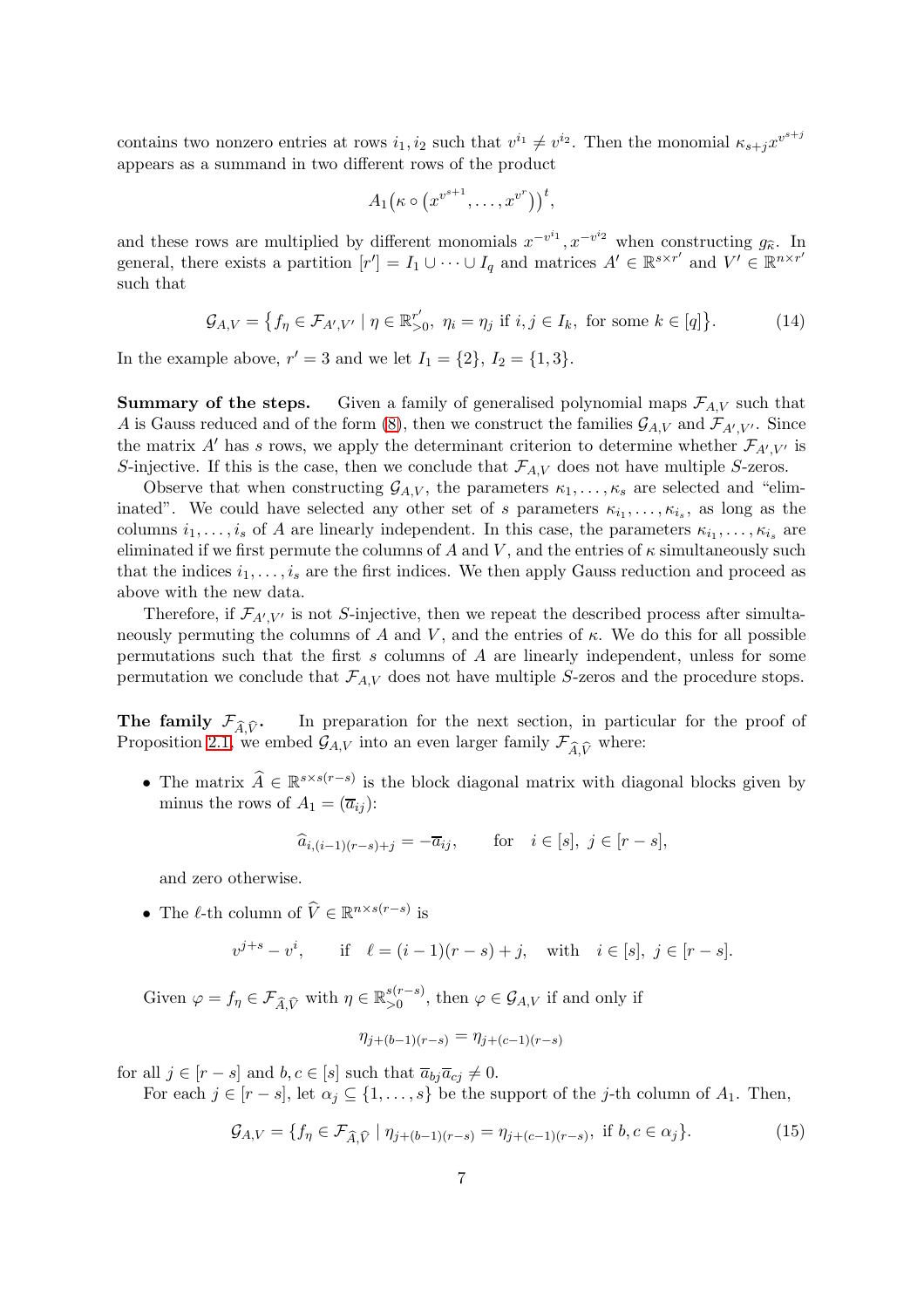Observe that only the sets  $\alpha_i$  with cardinality at least 2 are relevant. Further, we have

$$
\mathcal G_{A,V}\subseteq \mathcal F_{A',V'}\subseteq \mathcal F_{\widehat A,\widehat V}.
$$

For example, consider the matrix V in [\(5\)](#page-3-2) and A in [\(11\)](#page-5-0), where  $s = 2$ ,  $r = 4$ , and  $n = 4$ . We have

$$
-A_1 = \begin{pmatrix} 0 & 1 \\ 1 & 1 \end{pmatrix}, \quad \hat{A} = \begin{pmatrix} 0 & 1 & 0 & 0 \\ 0 & 0 & 1 & 1 \end{pmatrix}, \quad \text{and} \quad \hat{V} = \begin{pmatrix} 0 & -1 & 1 & 0 \\ -1 & 0 & -1 & 0 \\ 0 & 0 & -1 & -1 \\ 1 & 1 & 1 & 1 \end{pmatrix}.
$$

A map  $f_{\eta} \in \mathcal{F}_{\widetilde{A}, \widetilde{V}}$  is of the form

$$
f_{\eta}(x) = \widetilde{A}((\eta_1 x_2^{-1} x_4, \eta_2 x_1^{-1} x_4, \eta_3 x_1 x_2^{-1} x_3^{-1} x_4, \eta_4 x_3^{-1} x_4)^t)
$$
  
=  $(\eta_2 x_1^{-1} x_4, \eta_3 x_1 x_2^{-1} x_3^{-1} x_4 + \eta_4 x_3^{-1} x_4)^t.$ 

The supports of the columns of  $A_1$  are given by  $\alpha_1 = \{2\}$ ,  $\alpha_2 = \{1, 2\}$ . Then, the description of  $\mathcal{G}_{A,V}$  according to [\(15\)](#page-6-0) is

$$
\mathcal{G}_{A,V} = \{ f_{\eta} \in \mathcal{F}_{\widehat{A},\widehat{V}} \mid \eta_2 = \eta_4 \},\
$$

which agrees with [\(12\)](#page-5-1).

## <span id="page-7-0"></span>2.3 Gauss reduction and multiple zeros

There exist families  $\mathcal{F}_{A,V}$  that do not have multiple S-zeros but for which the families  $\mathcal{F}_{A',V'}$  are not S-injective for all possible column permutations of A. Therefore, the steps outlined above do not guarantee the existence of multiple S-zeros for some member of  $\mathcal{F}_{A,V}$ . However, under some extra conditions, the existence of multiple S-zeros can be asserted. These conditions are described in this section.

**Example 2.** Let A be as in [\(11\)](#page-5-0) and let V be

<span id="page-7-1"></span>
$$
V = \begin{pmatrix} 1 & 0 & 1 & -1 \\ 1 & 1 & 0 & 0 \\ 0 & 1 & 0 & 0 \\ 0 & 0 & 1 & 1 \end{pmatrix}.
$$
 (16)

With this matrix V, the map  $g_{\hat{\kappa}}(x)$  in [\(12\)](#page-5-1) becomes

$$
g_{\kappa_3,\kappa_4}(x) = \begin{pmatrix} 1 & 0 & 0 \\ 0 & 1 & 1 \end{pmatrix} \begin{pmatrix} \kappa_4 x_1^{-1} x_4 \\ \kappa_3 x_1 x_2^{-1} x_3^{-1} x_4 \\ \kappa_4 x_1^{-1} x_2^{-1} x_3^{-1} x_4 \end{pmatrix} . \tag{17}
$$

Then,  $\mathcal{G}_{A,V}$  is included in  $\mathcal{F}_{A',V'}$  with A' and  $V'=(v'_{ij})$  given in [\(13\)](#page-5-2), except for the last column of V' where  $v'_{13} = v'_{23} = -1$ . With S given in [\(10\)](#page-5-3), the family  $\mathcal{F}_{A',V'}$  is not S-injective. Indeed, for a suitable Z, the matrix  $M_{\kappa,\lambda}$  is

$$
M_{\kappa,\lambda} = \begin{pmatrix} 1 & 1 & 0 & 0 \\ 0 & 0 & 1 & 1 \\ \kappa_1 \lambda_1 & 0 & 0 & \kappa_1 \lambda_4 \\ (\kappa_2 - \kappa_3)\lambda_1 & -(\kappa_2 + \kappa_3)\lambda_2 & -(\kappa_2 + \kappa_3)\lambda_3 & (\kappa_2 + \kappa_3)\lambda_4 \end{pmatrix}.
$$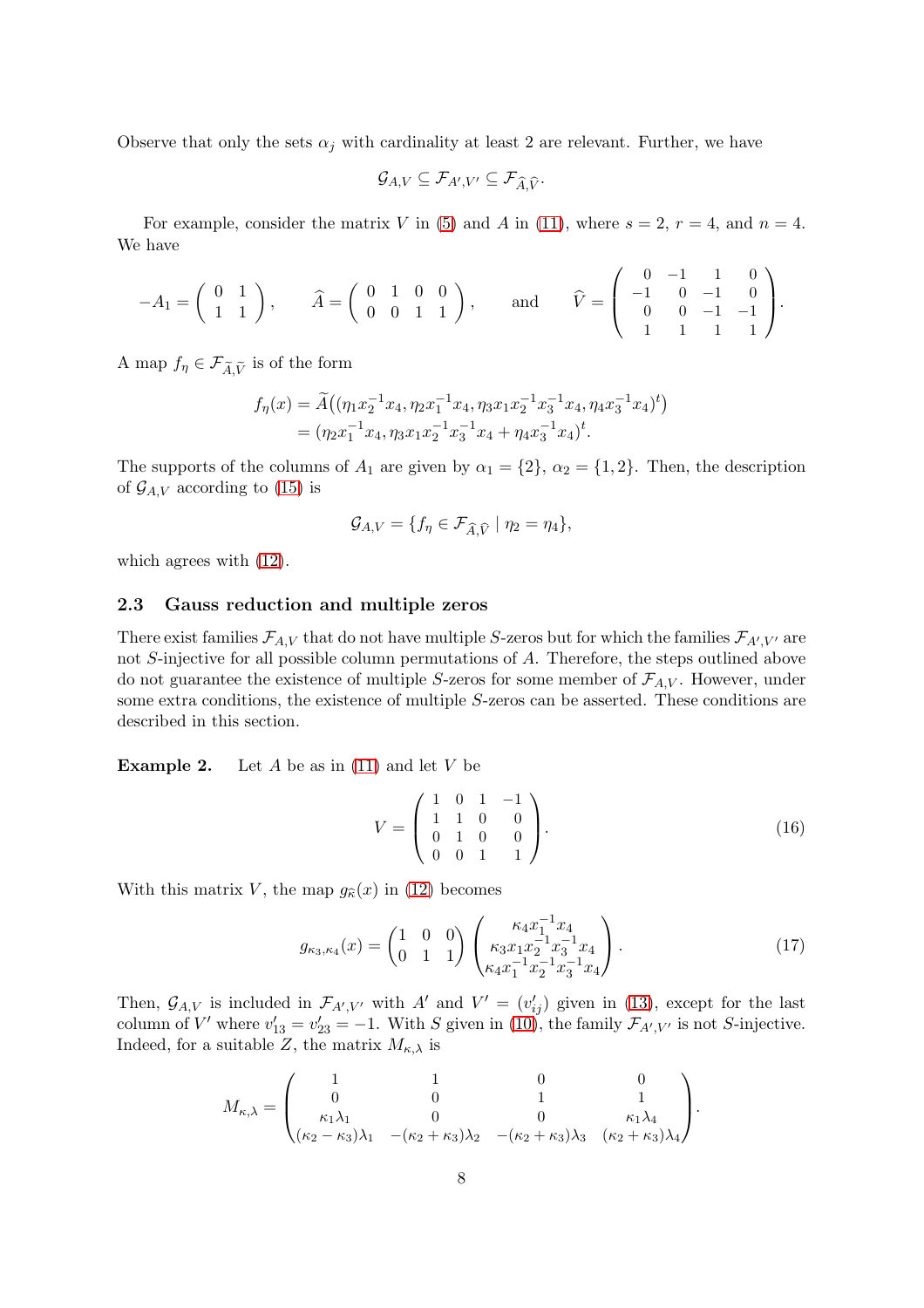We have that

$$
\det(M_{\kappa,\lambda}) = \kappa_1(\kappa_2\lambda_1\lambda_3 + 2\kappa_3\lambda_1\lambda_4 - \kappa_2\lambda_2\lambda_4 + \kappa_3\lambda_1\lambda_3 - \kappa_3\lambda_2\lambda_4),
$$

which has both positive and negative coefficients. Therefore, there exist  $\eta \in \mathbb{R}^3_{>0}$  and distinct  $x, y \in \mathbb{R}^4_{>0}$  such that  $x - y \in S$  and  $A'(\eta \circ x^{V'}) = A'(\eta \circ y^{V'})$ . That is,

$$
\eta_1 x_1^{-1} x_4 = \eta_1 y_1^{-1} y_4
$$

$$
\eta_2 x_1 x_2^{-1} x_3^{-1} x_4 + \eta_3 x_1^{-1} x_2^{-1} x_3^{-1} x_4 = \eta_2 y_1 y_2^{-1} y_3^{-1} y_4 + \eta_3 y_1^{-1} y_2^{-1} y_3^{-1} y_4.
$$

The first equality holds independently of  $\eta_1$ . Hence for  $\kappa_3 = \eta_2$  and  $\kappa_4 = \eta_3$ , we have  $g_{\kappa_3,\kappa_4}(x) = g_{\kappa_3,\kappa_4}(y)$ . We define  $\kappa_1,\kappa_2 > 0$  as

$$
\binom{\kappa_1}{\kappa_2} = g_{\kappa_3,\kappa_4}(x) \quad (= g_{\kappa_3,\kappa_4}(y)).
$$

Reversing the steps from  $f_{\kappa}$  to  $g_{\hat{\kappa}}$ , it follows that

$$
A(\kappa \circ x^V) = A(\kappa \circ y^V) = 0, \qquad x - y \in S, \quad x \neq y,
$$

and thus  $\mathcal{F}_{A,V}$  has multiple S-zeros.

Asserting multiple S-zeros. Assume that there exist parameters  $\hat{\kappa} \in \mathbb{R}_{>0}^{r-s}$  and distinct  $x, y \in \mathbb{R}_{>0}^n$  with  $x - y \in S$  such that

<span id="page-8-1"></span>
$$
g_{\widehat{\kappa}}(x) = g_{\widehat{\kappa}}(y),\tag{18}
$$

<span id="page-8-2"></span>
$$
g_{\widehat{\kappa}}(x) \in \mathbb{R}^s_{>0}.\tag{19}
$$

Define  $\kappa \in \mathbb{R}_{\geq 0}^r$  by  $(\kappa_1, \ldots, \kappa_s) = g_{\widehat{\kappa}}(x)$  and  $(\kappa_{s+1}, \ldots, \kappa_r) = \widehat{\kappa}$ . Then we have that  $A(\kappa \circ x^V) = A(\kappa \circ x^V)$  $A(\kappa \circ y^V) = 0$ , and hence the family  $\mathcal{F}_{A,V}$  has multiple S-zeros.

To check whether there exist  $\hat{\kappa}, x, y$  such that [\(18\)](#page-8-1) and [\(19\)](#page-8-2) are fulfilled, we follow the following strategy.

*Checking* [\(18\)](#page-8-1). Assume that  $\mathcal{F}_{A',V'}$  is not *S*-injective. Then neither is  $\mathcal{F}_{\widehat{A},\widehat{V}}$  and there exist parameters  $\eta \in \mathbb{R}_{>0}^{s(r-s)}$  $s(r-s)$  and distinct  $x, y \in \mathbb{R}_{\geq 0}^n$  with  $x - y \in S$  such that  $f_\eta(x) = f_\eta(y)$ , for  $f_{\eta} \in \mathcal{F}_{\widehat{A}, \widehat{V}}$ . We can manually inspect the form of such a vector  $\eta$  and obtain one such that  $f_{\eta}$ belongs to  $G_{A,V}$ .

A sufficient and implementable condition for [\(18\)](#page-8-1) is given by the next proposition. The idea is that in order to conclude that [\(18\)](#page-8-1) holds for some  $\hat{\kappa} \in \mathbb{R}_{>0}^{r-s}$ , we need sufficient freedom to modify  $\eta$  to satisfy the relations in [\(15\)](#page-6-0).

By modify we mean the following. Given  $\epsilon \in \mathbb{R}^s_{>0}$ , define  $\widehat{\epsilon} \in \mathbb{R}^{s(r-s)}_{>0}$  $\sum_{0}^{s(r-s)}$  by

$$
\widehat{\epsilon}_{\ell} = \epsilon_i
$$
, if  $\ell = j + (i - 1)(r - s)$ , with  $i \in [s], j \in [r - s]$ ,

that is,  $\hat{\epsilon} = (\epsilon_1, \ldots, \epsilon_1, \ldots, \epsilon_s, \ldots, \epsilon_s)$  such that each  $\epsilon_i$  is repeated  $r - s$  times.

<span id="page-8-0"></span>Let  $\widehat{\eta} = \widehat{\epsilon} \circ \eta \in \mathbb{R}_{>0}^{s(r-s)}$  $\mathcal{L}_{>0}^{s(r-s)}$ . If  $f_{\eta} \in \mathcal{F}_{\widehat{A}, \widehat{V}}$ , then  $\epsilon f_{\eta} = f_{\widehat{\eta}} \in \mathcal{F}_{\widehat{A}, \widehat{V}}$ . Therefore, if  $\widehat{\eta}$  fulfils the conditions in [\(15\)](#page-6-0), then  $f_{\hat{\eta}} \in \mathcal{G}_{A,V}$ ,  $f_{\hat{\eta}}(x) = f_{\hat{\eta}}(y)$ , and [\(18\)](#page-8-1) is fulfilled.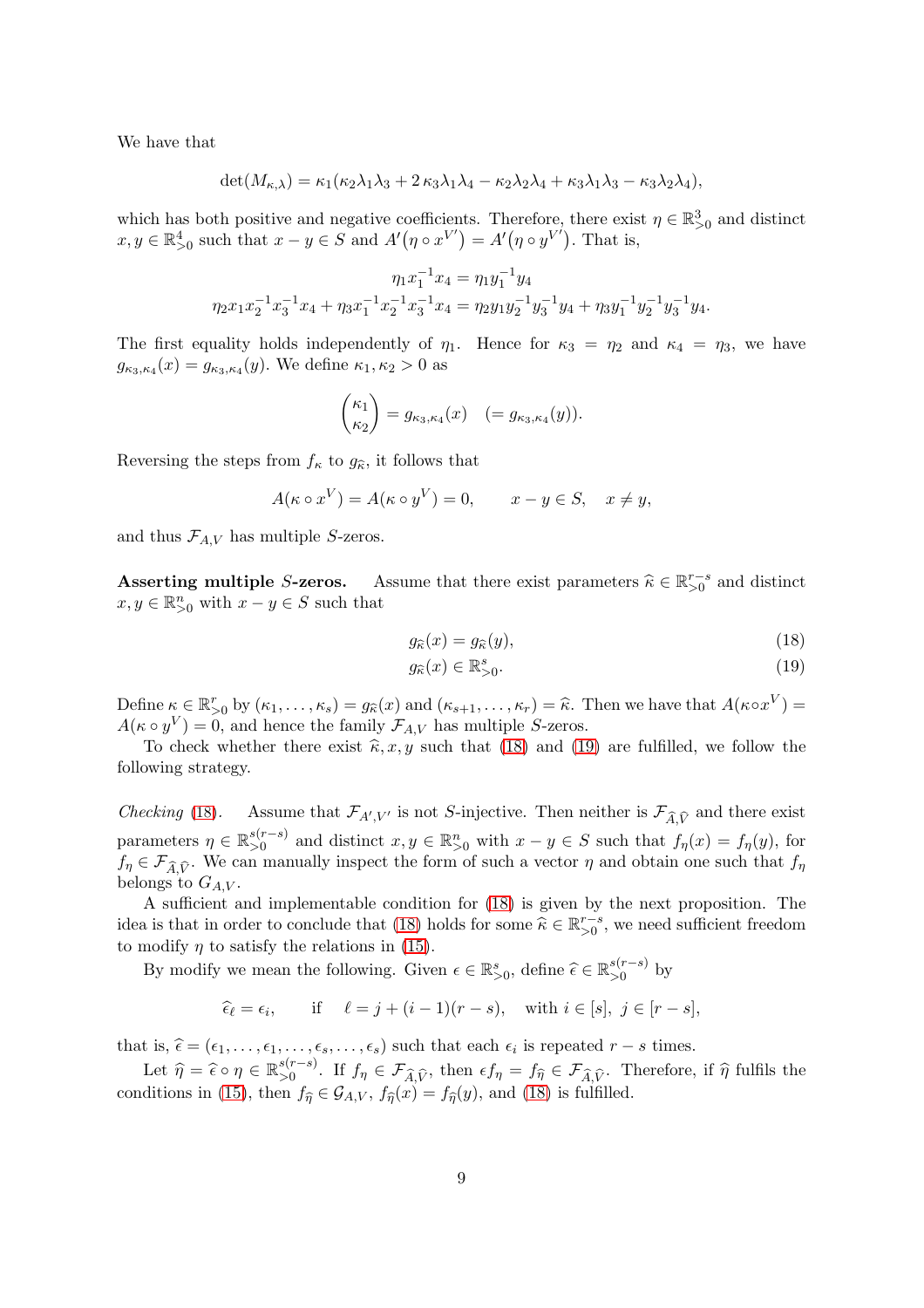Proposition 2.1. Let  $\eta \in \mathbb{R}_{>0}^{s(r-s)}$  $\sum_{0}^{s(r-s)}$ . Assume that for each  $j \in [r-s]$  there exists  $\ell_j \in [s]$  such that  $\alpha_j \cap \alpha_{j'} = \{\ell_j\} = \{\ell_{j'}\}$  for all j, j' such that the cardinality of  $\alpha_j, \alpha_{j'}$  is at least two and such that  $\alpha_j \cap \alpha_{j'} \neq \emptyset$ .

Then there exists  $\epsilon \in \mathbb{R}^s_{>0}$  such that the vector  $\widehat{\epsilon} \circ \eta \in \mathbb{R}^{s(r-s)}_{>0}$  $\sum_{0}^{s(r-s)}$  fulfils the conditions in [\(15\)](#page-6-0).

**Proof.** Let  $b \in [s]$ . If  $b \in \bigcup_{\{j | \#\alpha_j > 1\}} \alpha_j$ , choose j such that  $b \in \alpha_j$  and define

$$
\epsilon_b = \frac{\eta_{j+(\ell_j-1)(r-s)}}{\eta_{j+(b-1)(r-s)}}.
$$

This is well defined because if  $b \in \alpha_j \cap \alpha_{j'}$  then  $b = \ell_j = \ell_{j'}$  and  $\epsilon_b = 1$ . Define  $\epsilon_b = 1$ otherwise. Let  $\hat{\eta} = \hat{\epsilon} \circ \eta$ . If  $b \in \alpha_j$  and  $\#\alpha_j > 1$ , then

$$
\widehat{\eta}_{j+(b-1)(r-s)}=\frac{\eta_{j+(\ell_j-1)(r-s)}}{\eta_{j+(b-1)(r-s)}}\eta_{j+(b-1)(r-s)}=\eta_{j+(\ell_j-1)(r-s)}
$$

and hence the conditions in [\(15\)](#page-6-0) are fulfilled.

Therefore, if  $\mathcal{F}_{A',V'}$  is not S-injective and the assumptions in Proposition [2.1](#page-8-0) are fulfilled, then there exists  $\hat{\kappa} \in \mathbb{R}^{r-s}_{\geq 0}$  such that [\(18\)](#page-8-1) holds. The conditions of the statement of Proposi-tion [2.1](#page-8-0) are clearly fulfilled if the columns of  $A_1$  have disjoint supports.

*Checking* [\(19\)](#page-8-2). If the non-zero entries of  $A_1$  are all negative and each row has at least one negative entry, then condition [\(19\)](#page-8-2) is fulfilled for all  $\hat{\kappa}$ . This is the case in the example above. If this is not the case, then we can resort to the following result, which is adapted from Lemma 4.1 in [\[23\]](#page-18-1).

<span id="page-9-0"></span>**Proposition 2.2.** Let  $A' \in \mathbb{R}^{s \times r'}$ ,  $V' \in \mathbb{R}^{n \times r'}$ ,  $S \subseteq \mathbb{R}^n$  a vector subspace, and  $M_{\kappa,\lambda}$  as defined in [\(7\)](#page-4-2) for some choice of Z. Let  $\eta \in \mathbb{R}_{>0}^{r'}$  such that

$$
A'\eta \in \mathbb{R}_{>0}^s \quad \text{and} \quad \det(M_{\eta,\lambda}) = 0, \quad \text{for some } \lambda \in \mathbb{R}_{>0}^n.
$$

Then there exist distinct  $x, y \in \mathbb{R}^n_{>0}$  and  $\kappa \in \mathbb{R}^{r'}$  $\frac{r'}{r}0$  such that  $x - y \in S$  and

$$
A'(\kappa \circ x^{V'}) = A'(\kappa \circ y^{V'}) \in \mathbb{R}^s_{>0}.
$$

**Proof.** The matrix  $A' \text{diag}(\eta) V'^t \text{diag}(\lambda)$  has nontrivial kernel in S, since  $\det(M_{\eta,\lambda}) = 0$ . That is, there exists  $\gamma \in \text{ker}(A' \text{diag}(\eta) V'^t \text{diag}(\lambda)) \cap S, \gamma \neq 0$ . We define  $x, y \in \mathbb{R}_{>0}^n$  and  $\kappa \in \mathbb{R}_{>0}^{r'}$  by

$$
x_i = \begin{cases} \gamma_i/(e^{\gamma_i \lambda_i} - 1) & \text{if } \gamma_i \neq 0 \\ 1 & \text{otherwise} \end{cases}
$$
  

$$
y_i = x_i e^{\gamma_i \lambda_i}
$$
  

$$
\kappa = (\eta \circ V'^t(\lambda \circ \gamma))/(y^{V'} - x^{V'}),
$$

where division is componentwise and  $0/0 = 1$ . It is easy to check that  $y - x = \gamma \in S$ ,  $\kappa \in \mathbb{R}^{r'}$  $_{>0}^r,$ and  $A'(\kappa \circ (y^{V'} - x^{V'})) = 0$ , cf. [\[5,](#page-17-14) Section 7], [\[29,](#page-18-6) Th. 5.6]. By replacing  $\gamma$  by  $\epsilon \gamma$  for  $\epsilon > 0$ in the definitions above, define analogously  $x_{\epsilon}, y_{\epsilon}$ . We have

$$
A'(\kappa \circ x_{\epsilon}^{V'}) = A' \Big( \frac{\eta \circ V'^{t}(\lambda \circ \epsilon \gamma) \circ x_{\epsilon}^{V'}}{y_{\epsilon}^{V'} - x_{\epsilon}^{V'}} \Big) = A' \Big( \frac{\eta \circ V'^{t}(\lambda \circ \epsilon \gamma)}{e^{V'^{t}(\lambda \circ \epsilon \gamma)} - 1} \Big)
$$

$$
\xrightarrow{\epsilon \to 0} A'(\eta \circ (1, \dots, 1)^{t}) = A'\eta \in \mathbb{R}_{>0}^{s}.
$$

Therefore, for  $\epsilon$  small enough, we get the desired result.

 $\Box$ 

 $\Box$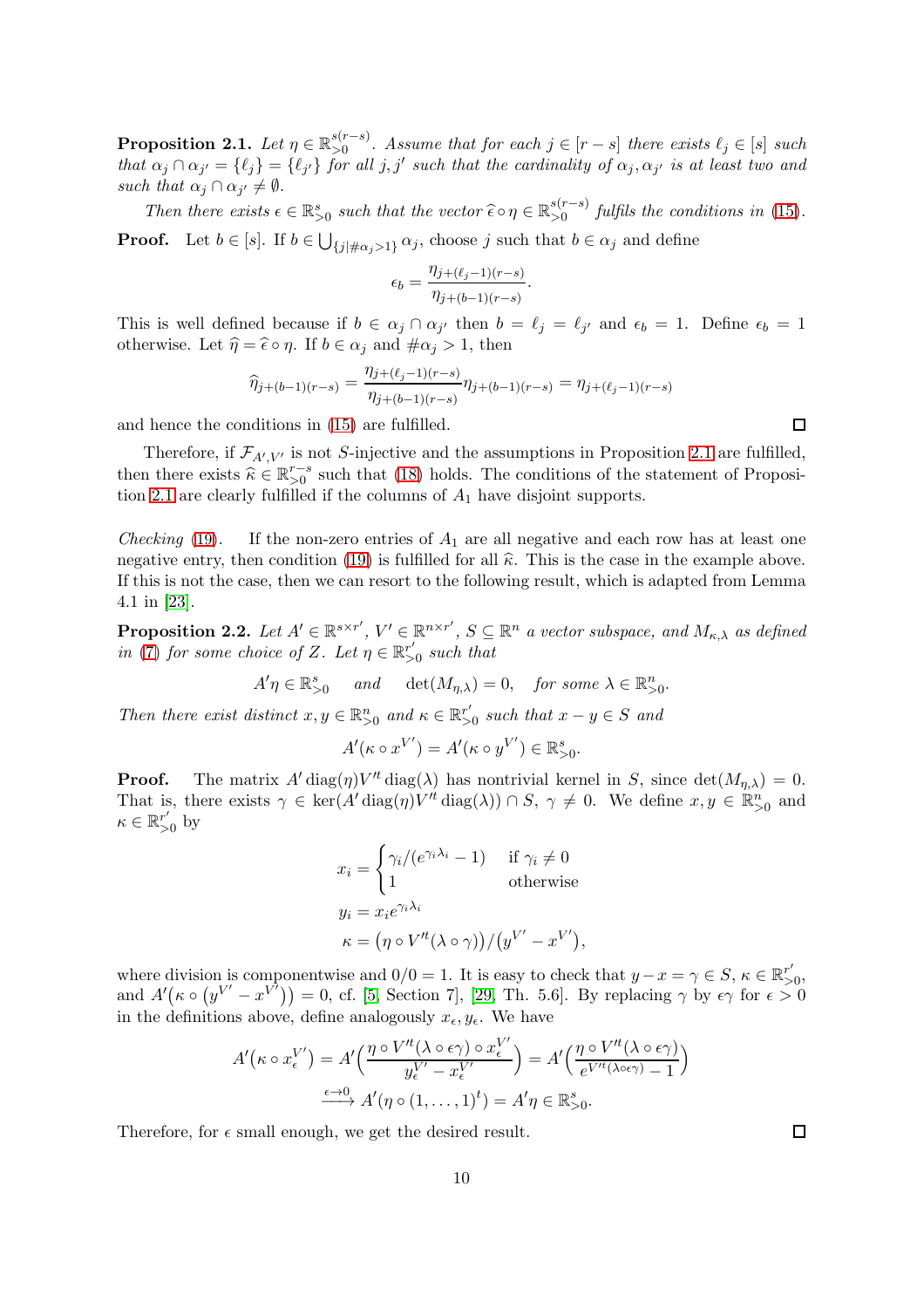### <span id="page-10-1"></span>2.4 The method

The procedures described in subsections [2](#page-2-0)[2.2](#page-4-3) and [2](#page-2-0)[2.3](#page-7-0) give a new injectivity-based method to determine whether a set of functions defined by generalised polynomial maps in the positive orthant admit more than one zero on the positive part of  $x^* + S$  for varying  $x^*$ .

Specifically, given  $A, V, S$ , we proceed as follows:

- **0.** Check whether  $\mathcal{F}_{A,V}$  is S-injective using the determinant criterion with the matrix [\(7\)](#page-4-2). If yes the family  $\mathcal{F}_{A,V}$  does not admit multiple S-zeros and stop. If not, proceed.
- 1. Compute the Gauss reduction of A and the function  $g_{\hat{\kappa}}$ .
- **2.** Identify matrices  $A', V'$  such that  $g_{\widehat{\kappa}} \in \mathcal{F}_{A', V'}$ .
- **3.** Check whether the family  $\mathcal{F}_{A',V'}$  is S-injective. If yes, the family  $\mathcal{F}_{A,V}$  does not admit multiple S-zeros and stop. If not, proceed.
- 4. Check whether the assumptions in Proposition [2.1](#page-8-0) are fulfilled. If not, go to step 7. If yes, proceed.
- 5. If all nonzero entries of  $A_1$  in [\(8\)](#page-4-1) are negative and each row contains a nonzero entry, then the family  $\mathcal{F}_{A,V}$  has multiple S-zeros and stop. If not, proceed.
- 6. Check whether the assumptions in Proposition [2.2](#page-9-0) are fulfilled. If yes, the family  $\mathcal{F}_{A,V}$ has multiple S-zeros and stop. If not, proceed.
- 7. Permute the columns of A, V and the entries of  $\kappa$  simultaneously such that the first  $s \times s$ minor of A is nonzero and go back to step 1.

We refer to the step 0. as the *standard injectivity method*, since it is the approach underlying the previous methods. For step 3. we use the determinant criterion if the rank of A and the dimension of S are appropriate. This is the case in the applications in the next section.

For step 7, we fix an order of the set of subsets of  $[r]$  with s elements. At the *i*-th iteration of the method, we consider the permutation that sends the  $i$ -th subset to the front, such that the set of the first s indices and the set of last  $r - s$  indices each remain ordered. We check whether the first  $s \times s$  minor of A is nonzero. Initial dependencies of the columns of A can be taken into account beforehand, to reduce the number of checks. For example, if two columns of A are linearly dependent, as is often the case for reaction networks, then subsets of  $[r]$  with s elements containing the two columns are disregarded.

Except for step 6, which is non-trivial, all the other steps are easily implemented using any mathematical software that allows for symbolic computations. We have automatised steps 1-5 and 7 in Maple and applied the method to a number of situations in the next section. Only when these steps were inconclusive, was it checked whether step 6 would give a positive answer (see Section [3\)](#page-10-0).

The steps of the method are illustrated for one of the small examples in the next section  $(cf. (22)).$  $(cf. (22)).$  $(cf. (22)).$ 

## <span id="page-10-0"></span>3 Application to chemical reaction networks

The main application of the method is to determine whether a given chemical reaction network admits multiple steady states. We follow the formalism of CRNT [\[32,](#page-18-7) [33\]](#page-18-8).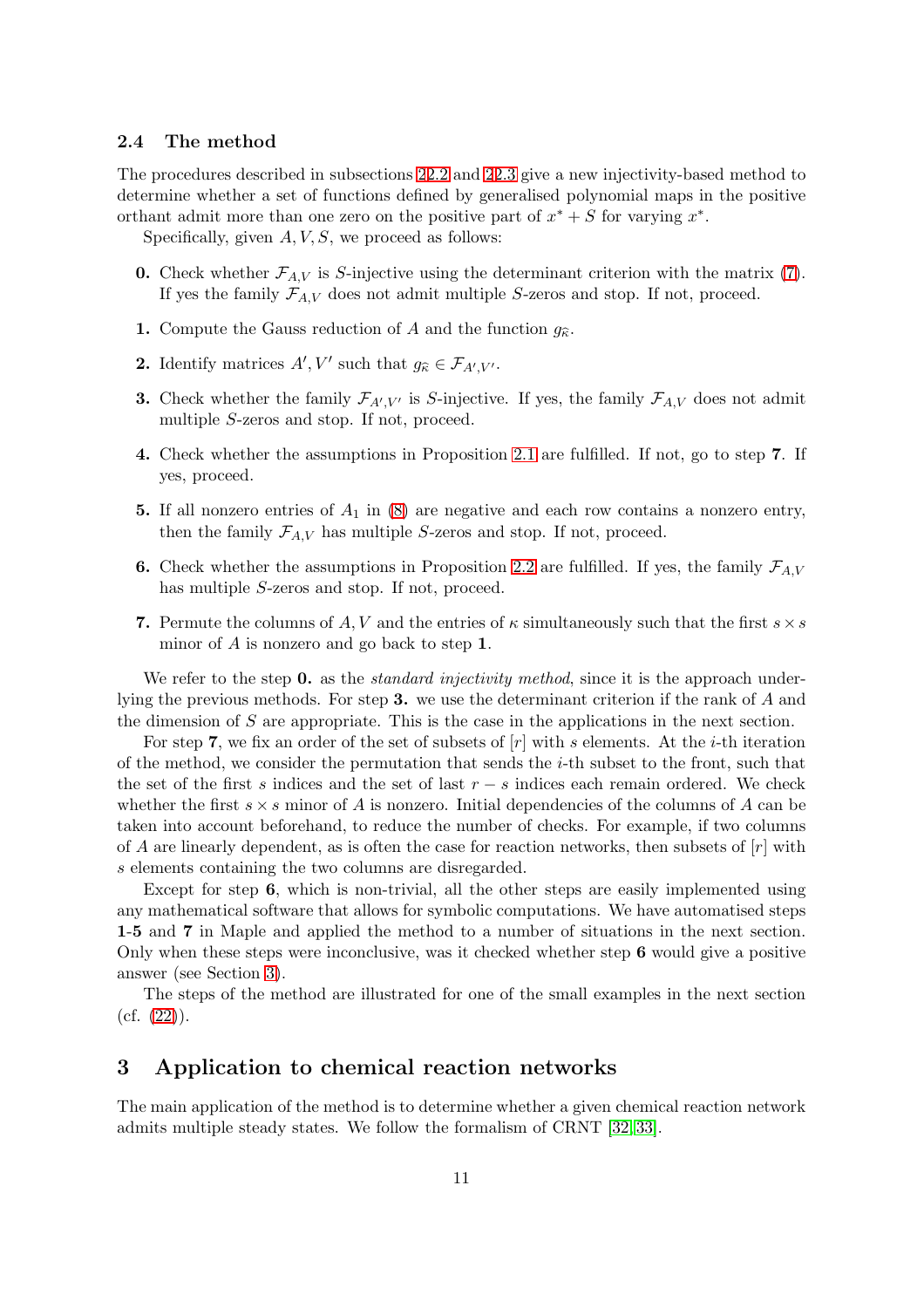**Setting.** A *(chemical) reaction network* over a set  $\mathcal{X} = \{X_1, \ldots, X_n\}$  is a finite collection of reactions

$$
\sum_{\ell=1}^n \mu_{\ell i} X_{\ell} \to \sum_{\ell=1}^n \beta_{\ell i} X_{\ell}, \qquad i \in [r],
$$

where  $\mu_{\ell i}, \beta_{\ell i} \in \mathbb{Z}_{\geq 0}$  and the two sides of a reaction are different. Let A be the  $n \times r$  matrix whose  $(\ell, i)$ -th entry is  $\beta_{\ell i} - \mu_{\ell i}$ , that is, the net production of  $X_{\ell}$  in the *i*-th reaction.

The elements  $X_{\ell}$  correspond to chemical species. We denote the concentration of  $X_{\ell}$  by  $x_{\ell}$ . The vector of concentrations is  $x = (x_1, \ldots, x_n) \in \mathbb{R}_{\geq 0}^n$  and the concentration at time t is denoted by  $x(t)$ , although reference to time is often omitted from the notation.

It is custom to model the evolution of the concentrations in time using ODEs. A typical choice of ODE system is based on so-called mass-action kinetics, which is a special case of power-law kinetics. In this setting, the j-th reaction is assigned a vector  $v^j \in \mathbb{R}^n$ , and the monomial  $x^{v^j}$  is assumed to be proportional to the rate of the j-th reaction when the system has concentration x.

Let V be the  $n \times r$  matrix with columns  $v^1, \ldots, v^r$  and let  $\kappa \in \mathbb{R}_{\geq 0}^r$  be fixed constants. Then the system of ODEs is given by

<span id="page-11-0"></span>
$$
\frac{dx}{dt} = f_{\kappa}(x), \qquad f_{\kappa}(x) = A(\kappa \circ x^V). \tag{20}
$$

This ODE system is defined for  $x \in \Omega_V$ , where  $\mathbb{R}^n_{>0} \subseteq \Omega_V \subseteq \mathbb{R}^n_{\geq 0}$  is obtained by removing from  $\mathbb{R}^n_{\geq 0}$  the  $\ell$ -th hyperplane orthant whenever the  $\ell$ -th row of  $\overline{V}$  contains a negative entry. The vector  $\kappa$  is called the vector of reaction rate constants.

In mass-action kinetics, the matrix  $V = (v_{ij})$  is defined by  $v_{\ell i} = \mu_{\ell i}$ . That is, the *i*-th column of  $V$  consists of the coefficients in the left-hand side of the  $i$ -th reaction.

The subspace  $S = \text{im}(A) \subseteq \mathbb{R}^n$  is called the *stoichiometric subspace*. Because the derivative of x belongs to S, the trajectories of [\(20\)](#page-11-0) are confined to sets  $(x^* + S) \cap \mathbb{R}^n_{\geq 0}$  with  $x^* \in \mathbb{R}^n_{\geq 0}$  the initial condition of the system. These sets are called stoichiometric compatibility classes. We study therefore the dynamics of [\(20\)](#page-11-0) confined to the stoichiometric compatibility classes and determine the steady states within each stoichiometric compatibility class. In this context, if the family  $\mathcal{F}_{A,V}$  has multiple S-zeros, then one says that the reaction network is multistationary or admits multiple steady states.

In the following examples we provide a series of reaction networks and use our method to determine whether multiple steady states can exist in some stoichiometric compatibility class for some choice of reaction rate constants  $\kappa$ .

Two-component systems. Consider the reaction network

$$
X_1 \xrightarrow{\kappa_1} X_2 \qquad \qquad X_2 + X_3 \xrightarrow[\kappa_3]{\kappa_2} X_1 + X_4 \qquad \qquad X_4 \xrightarrow{\kappa_4} X_3,\tag{21}
$$

where, as it is custom, reaction rate constants are written as reaction labels. This network models a simple bacterial two-component system in which  $X_1, X_2$  (resp.  $X_3, X_4$ ) are the unphosphorylated and phosphorylated forms of a histidine kinase (resp. response regulator). Using mass-action kinetics, the ODE system [\(20\)](#page-11-0) of network [\(21\)](#page-11-1) has matrices

<span id="page-11-1"></span>
$$
A = \begin{pmatrix} -1 & 1 & -1 & 0 \\ 1 & -1 & 1 & 0 \\ 0 & -1 & 1 & 1 \\ 0 & 1 & -1 & -1 \end{pmatrix}, \qquad V = \begin{pmatrix} 1 & 0 & 1 & 0 \\ 0 & 1 & 0 & 0 \\ 0 & 1 & 0 & 0 \\ 0 & 0 & 1 & 1 \end{pmatrix},
$$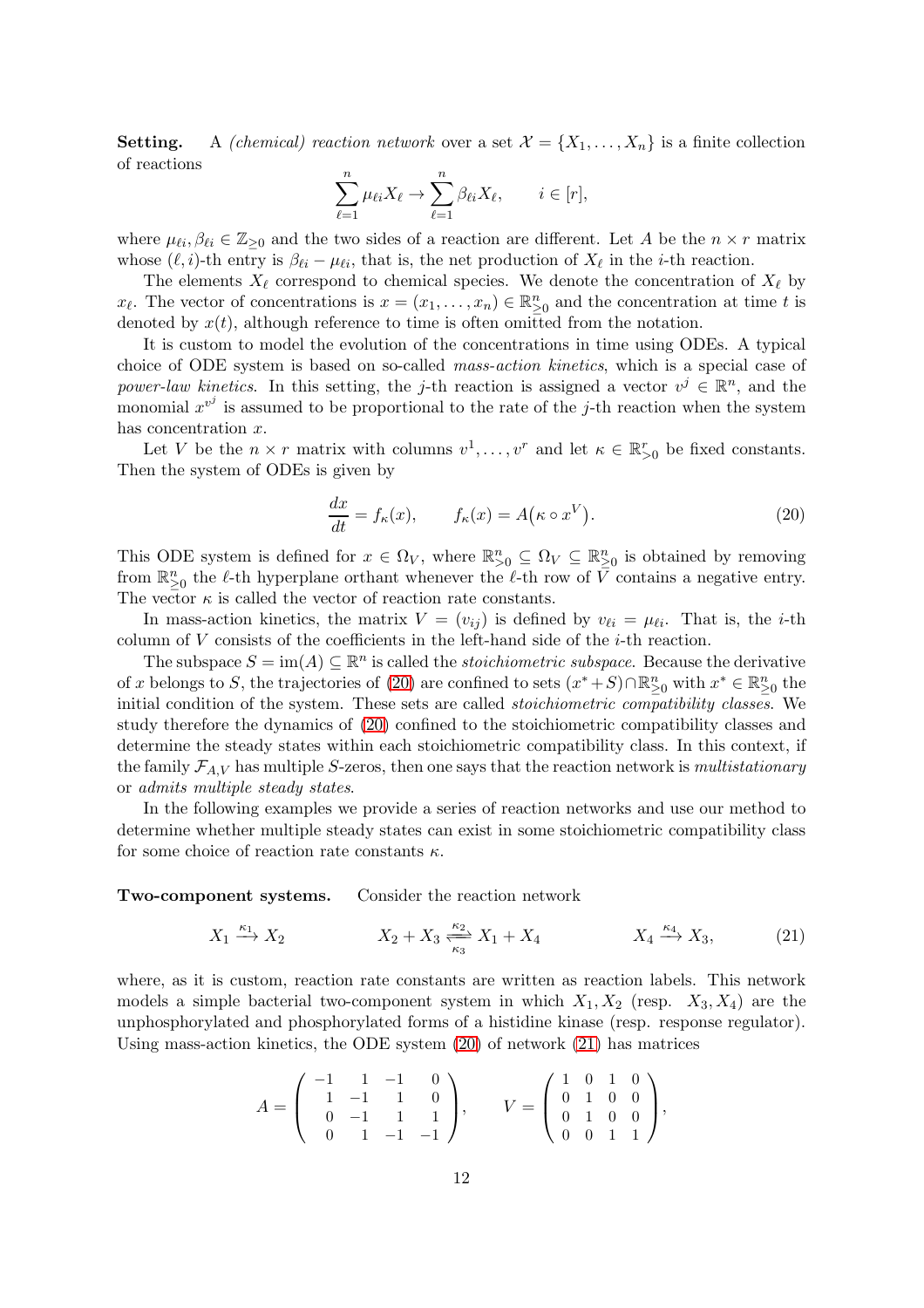such that

$$
f_{\kappa}(x) = A(\kappa_1 x_1, \kappa_2 x_2 x_3, \kappa_3 x_1 x_4, \kappa_4 x_4)^t.
$$

The family  $\mathcal{F}_{A,V}$  is S-injective, and hence there is not a choice of constants for which a stoichiometric compatibility class has multiple steady states.

The matrix A has rank 2, and notice that the second and fourth row are precisely the matrix A in  $(5)$ . Further, the vector subspace S in  $(10)$  is precisely the stoichiometric subspace of this network, that is, the image of A. The matrix of exponents  $V$  in [\(5\)](#page-3-2) provides another kinetics for network [\(21\)](#page-11-1), which is not mass-action. By the results above, network [\(21\)](#page-11-1) with the kinetics given by  $V$  is not multistationary.

On the other hand, we have shown that with  $V$  given in [\(16\)](#page-7-1), network [\(21\)](#page-11-1) admits multiple steady states in one stoichiometric compatibility class for some choice of reaction rate constants  $\kappa \in \mathbb{R}_{>0}^4$ . Hence the network is multistationary.

The Langmuir-Hinselwood mechanism. Our second example is the catalytic oxidation of CO on a Pt(111) surface, which follows the Langmuir-Hinselwood mechanism, and is known to admit multiple steady states. The Langmuir-Hinselwood generally describes the adsorption of one or more reactants on a surface, cf. [\[3,](#page-17-2) Eq. (19)].

Using  $[34, Eq. (1)]$  and  $[3, Eq. (19)]$ , the catalytic oxidation of CO is described by the reactions

$$
CO + S \frac{\kappa_1}{\kappa_2} \text{CO}_{ad} \qquad \qquad O_2 + 2S \xrightarrow{\kappa_3} 2\text{O}_{ad} \qquad \qquad \text{CO}_{ad} + \text{O}_{ad} \xrightarrow{\kappa_4} \text{CO}_2 + 2S,
$$

where  $S$  represents the active catalytic site on the surface. The gases  $CO$ ,  $O_2$  and  $CO_2$  are assumed constant. By letting  $X_1 = S$ ,  $X_2 = CO_{ad}$ , and  $X_3 = O_{ad}$ , the reaction scheme is thus reduced to

$$
X_1 \xrightarrow[k_2]{\kappa_1} X_2 \qquad \qquad 2X_1 \xrightarrow{\kappa_3} 2X_3 \qquad \qquad X_2 + X_3 \xrightarrow{\kappa_4} 2X_1. \tag{22}
$$

Assuming mass-action kinetics, the ODE system in [\(20\)](#page-11-0) modelling the evolution of the concentrations of  $X_1, X_2, X_3$  in time is

<span id="page-12-0"></span>
$$
\frac{dx_1}{dt} = -\kappa_1 x_1 + \kappa_2 x_2 - 2\kappa_3 x_1^2 + 2\kappa_4 x_2 x_3,\n\frac{dx_2}{dt} = \kappa_1 x_1 - \kappa_2 x_2 - \kappa_4 x_2 x_3,\n\frac{dx_3}{dt} = \kappa_3 x_1^2 - \kappa_4 x_2 x_3.
$$

The matrices  $A, V$  in [\(20\)](#page-11-0) are

$$
A = \begin{pmatrix} -1 & 1 & -2 & 2 \\ 1 & -1 & 0 & -1 \\ 0 & 0 & 2 & -1 \end{pmatrix}, \qquad V = \begin{pmatrix} 1 & 0 & 2 & 0 \\ 0 & 1 & 0 & 1 \\ 0 & 0 & 0 & 1 \end{pmatrix}.
$$

We let  $S = \text{im}(A)$ . The matrix A has rank 2. Since the first two rows of A are linearly independent, we redefine  $A$  to be the submatrix of  $A$  that consists of the first two rows. We now go through steps 0.-7. of the method. The matrix  $M_{\kappa,\lambda}$  in [\(7\)](#page-4-2) is

$$
M_{\kappa,\lambda} = \begin{pmatrix} 1 & 1 & 1 \\ \kappa_1 \lambda_1 & -\kappa_2 \lambda_2 - \kappa_4 \lambda_2 & -\kappa_4 \lambda_3 \\ 4\kappa_3 \lambda_1 & -\kappa_4 \lambda_2 & -\kappa_4 \lambda_3 \end{pmatrix}
$$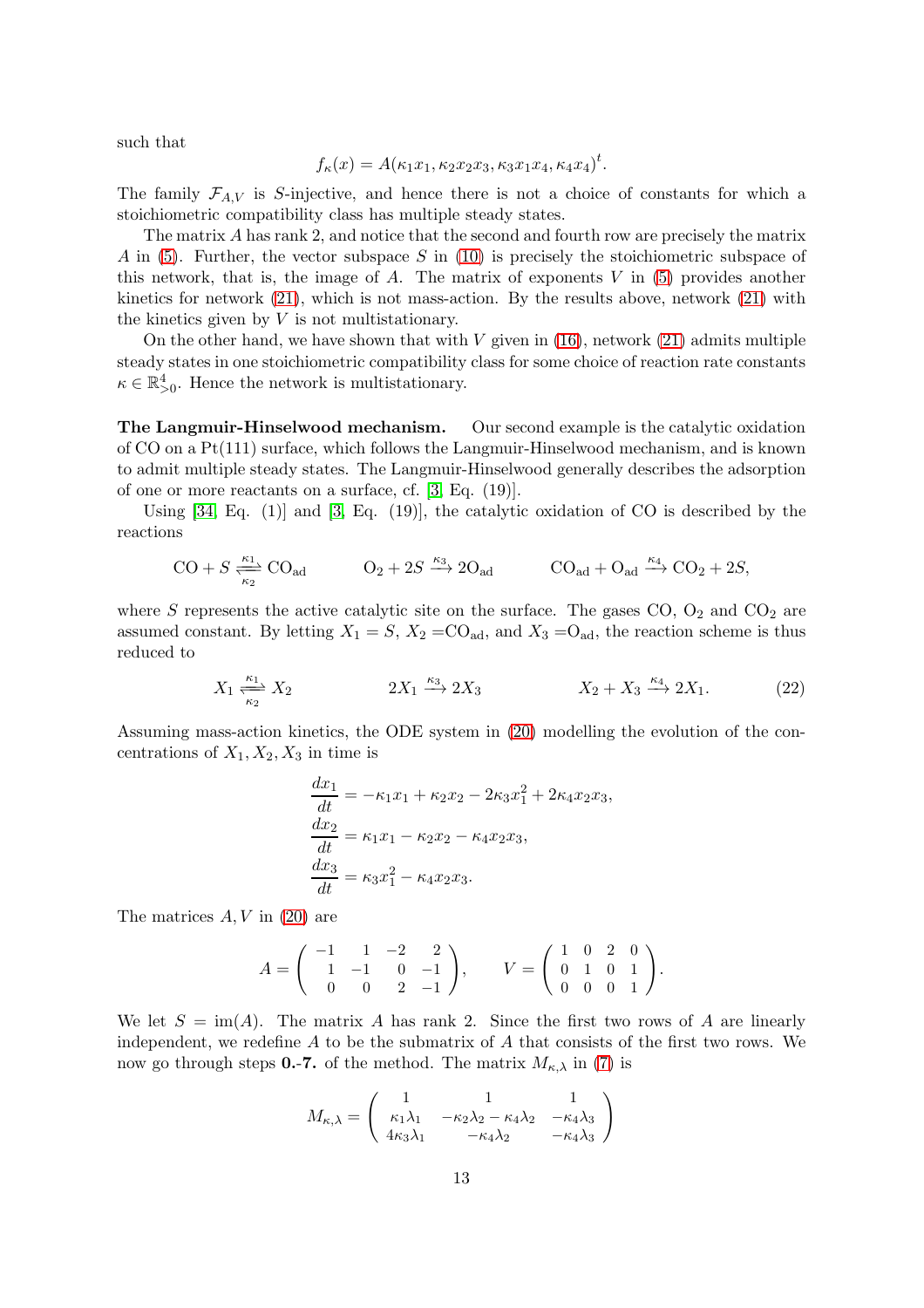and its determinant is

$$
-\kappa_1\kappa_4\lambda_1\lambda_2+\kappa_1\kappa_4\lambda_1\lambda_3+4\kappa_2\kappa_3\lambda_1\lambda_2+\kappa_2\kappa_4\lambda_2\lambda_3+4\kappa_3\kappa_4\lambda_1\lambda_2-4\kappa_3\kappa_4\lambda_1\lambda_3.
$$

Since the determinant, seen as a polynomial in  $\kappa, \lambda$ , has coefficients with opposite signs, the family  $\mathcal{F}_{A,V}$  is not S-injective (step 0.). The Gauss reduction of A is the matrix

$$
\left(\begin{array}{ccc} 1 & -1 & 0 & -1 \\ 0 & 0 & 1 & -\frac{1}{2} \end{array}\right), \quad \text{from where we find} \quad A_1 = \left(\begin{array}{ccc} -1 & -1 \\ 0 & -\frac{1}{2} \end{array}\right),
$$

after permuting the second and third columns of the Gauss reduction of A. The map  $g_{\hat{\kappa}}(x)$ in  $(9)$  becomes (step 1.):

$$
g_{\widehat{\kappa}}(x) = \begin{pmatrix} \kappa_2 x_1^{-1} x_2 + \kappa_4 x_1^{-1} x_2 x_3 \\ \frac{1}{2} \kappa_4 x_1^{-2} x_2 x_3 \end{pmatrix} = \begin{pmatrix} 1 & 1 & 0 \\ 0 & 0 & \frac{1}{2} \end{pmatrix} \begin{pmatrix} \kappa_2 x_1^{-1} x_2 \\ \kappa_4 x_1^{-1} x_2 x_3 \\ \kappa_4 x_1^{-2} x_2 x_3 \end{pmatrix}.
$$

The matrices  $A', V'$  are thus (step 2.):

$$
A' = \begin{pmatrix} 1 & 1 & 0 \\ 0 & 0 & \frac{1}{2} \end{pmatrix}, \qquad V' = \begin{pmatrix} -1 & -1 & -2 \\ 1 & 1 & 1 \\ 0 & 1 & 1 \end{pmatrix}.
$$

We compute the new matrix  $M_{\kappa,\lambda}$  from  $A', V'$  and  $S$ :

$$
M_{\kappa,\lambda} = \begin{pmatrix} 1 & 1 & 1 \\ -\kappa_1 \lambda_1 + \kappa_2 \lambda_1 & -\kappa_1 \lambda_2 + \kappa_2 \lambda_2 & -2\kappa_1 \lambda_3 + \kappa_2 \lambda_3 \\ 0 & \frac{1}{2} \kappa_3 \lambda_2 & \frac{1}{2} \kappa_3 \lambda_3 \end{pmatrix}
$$

and its determinant

$$
\frac{1}{2}\kappa_3(\kappa_1\lambda_2\lambda_3 + \kappa_1\lambda_1\lambda_3 - \kappa_2\lambda_1\lambda_3 - \kappa_1\lambda_1\lambda_2 + \kappa_2\lambda_1\lambda_2).
$$

Since the determinant has coefficients with opposite sign, the family  $\mathcal{F}_{A',V'}$  is not S-injective (step 3.). Since the support of each of the columns of  $\hat{A} = A'$  contains only one element, the assumptions in Proposition [2.1](#page-8-0) are fulfilled (step 4.). The nonzero entries of  $A_1$  are all negative and each row has nonzero entries. By step 5. we conclude that the family  $\mathcal{F}_{A,V}$ admits multiple S-zeros and therefore the network admits multiple steady states in some stoichiometric compatibility class.

Bifunctional kinase. Consider the following reaction network:

$$
X_1 \xrightarrow{\kappa_1} X_2 \qquad X_2 + X_3 \xrightarrow[\kappa_3]{\kappa_2} X_1 + X_4 \qquad X_4 + X_5 \xrightarrow[\kappa_5]{\kappa_4} X_3 + X_6
$$
  

$$
X_4 \xrightarrow{\kappa_8} X_3 \qquad X_6 + X_7 \xrightarrow[\kappa_7]{\kappa_6} X_5 + X_8 \qquad X_1 + X_4 \xrightarrow[\kappa_{11}]{\kappa_{10}} X_9 \xrightarrow{\kappa_{12}} X_1 + X_3
$$
  

$$
X_8 \xrightarrow{\kappa_9} X_7
$$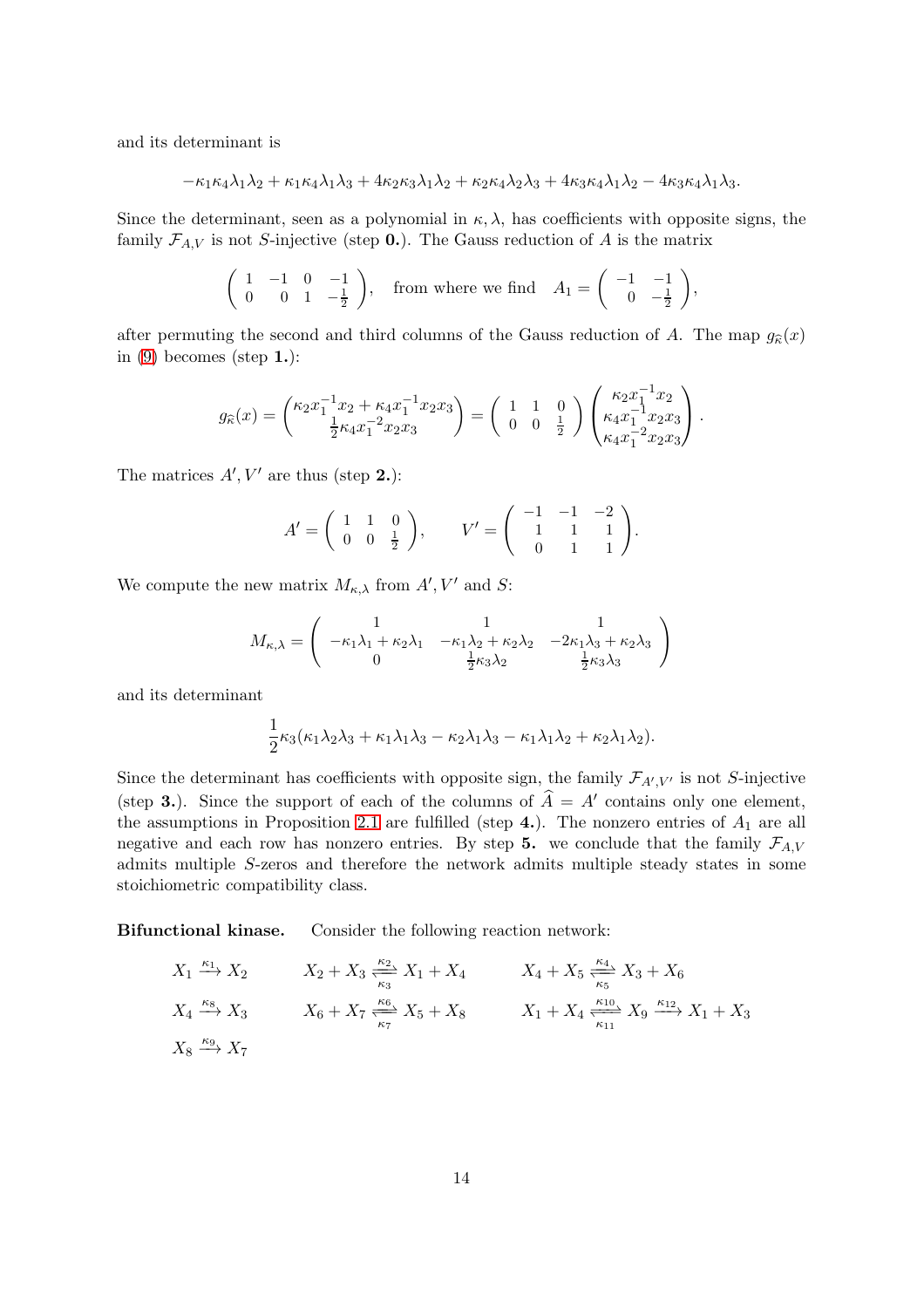This network models a phosphorelay signalling system with bifunctional kinase [\[35\]](#page-18-10). Using mass-action kinetics, the matrices  $A, V$  in [\(20\)](#page-11-0) are given as

$$
A = \left(\begin{array}{rrrrrrrrrrrr} -1 & 1 & -1 & 0 & 0 & 0 & 0 & 0 & 0 & 0 & -1 & 1 & 1 \\ 1 & -1 & 1 & 0 & 0 & 0 & 0 & 0 & 0 & 0 & 0 & 0 \\ 0 & -1 & 1 & 1 & -1 & 0 & 0 & 1 & 0 & 0 & 0 & 1 \\ 0 & 1 & -1 & -1 & 1 & 0 & 0 & -1 & 0 & -1 & 1 & 0 \\ 0 & 0 & 0 & -1 & 1 & 1 & -1 & 0 & 0 & 0 & 0 & 0 \\ 0 & 0 & 0 & 1 & -1 & -1 & 1 & 0 & 0 & 0 & 0 & 0 \\ 0 & 0 & 0 & 0 & 0 & 1 & -1 & 0 & -1 & 0 & 0 & 0 \\ 0 & 0 & 0 & 0 & 0 & 0 & 0 & 0 & 0 & 1 & -1 & -1 \end{array}\right)
$$
\n
$$
V = \left(\begin{array}{rrrrrrrrrr} 1 & 0 & 1 & 0 & 0 & 0 & 0 & 0 & 1 & 0 & 0 \\ 0 & 1 & 0 & 1 & 0 & 0 & 0 & 0 & 0 & 0 & 0 & 0 \\ 0 & 1 & 0 & 0 & 0 & 0 & 0 & 0 & 0 & 0 & 0 & 0 \\ 0 & 0 & 1 & 1 & 0 & 0 & 0 & 0 & 0 & 0 & 0 & 0 \\ 0 & 0 & 0 & 1 & 0 & 0 & 0 & 1 & 0 & 1 & 0 & 0 \\ 0 & 0 & 0 & 0 & 1 & 1 & 0 & 0 & 0 & 0 & 0 & 0 \\ 0 & 0 & 0 & 0 & 1 & 0 & 0 & 0 & 0 & 0 & 0 & 0 \\ 0 & 0 & 0 & 0 & 0 & 1 & 0 & 1 & 0 & 0 & 0 & 0 \\ 0 & 0 & 0 & 0 & 0 & 0 & 0 & 0 & 0 & 1 & 1 \end{array}\right).
$$

and

The family  $\mathcal{F}_{A,V}$  is not S-injective. Since the rank of the stoichiometric matrix A is 5, we redefine A to be the submatrix of A consisting of rows  $2, 4, 6, 8, 9$ . Using steps **1-3**, we conclude that the network does not admit multiple steady states. In other words, Gauss reduction of this submatrix of A gives two matrices  $A'$ , V' such that the family  $\mathcal{F}_{A',V'}$  is S-injective.

Apoptosis. We next consider a reaction network, which is a basic model of caspase activation for apoptosis [\[36\]](#page-18-11):

| $X_2 + X_3 \xrightarrow{\kappa_1} X_2 + X_4$                       | $0 \xrightarrow{\kappa_7} X_1 \xrightarrow{\kappa_6} 0$       | $X_2 \xrightarrow{k_{12}} 0$                 |
|--------------------------------------------------------------------|---------------------------------------------------------------|----------------------------------------------|
| $X_1 + X_4 \xrightarrow{\kappa_2} X_2 + X_4$                       | $0 \xrightarrow{\kappa_9} X_3 \xrightarrow{\kappa_8} 0$       | $X_4 \xrightarrow{k_{13}} 0$                 |
| $X_4 + X_5 \xrightarrow[{\kappa_3]{\kappa_3}]{\kappa_4} X_2 + X_4$ | $0 \xrightarrow{\kappa_{11}} X_5 \xrightarrow{\kappa_{10}} 0$ | $X_6 \stackrel{\kappa_4}{\longrightarrow} 0$ |
| $X_4 + X_5 \xrightarrow{\kappa_5} X_4.$                            |                                                               |                                              |

With mass-action kinetics, this network is known to admit multiple steady states [\[36\]](#page-18-11). The rank of the stoichiometric subspace is maximal, that is,  $S = \mathbb{R}^6$ . For this network, steps 1-5 are inconclusive, for all possible column permutations, that is, we can neither assert nor reject that multiple steady states exist.

We permute the columns of  $A, V$  such that the columns 7, 9, 11, 12, 13, 14 are first and apply Gauss reduction. The matrix  $A_1$  in [\(8\)](#page-4-1) becomes

$$
A_1=\left(\begin{array}{rrrrrrrr}0&-1&0&0&0&-1&0&0\\-1&0&0&0&0&0&-1&0\\0&0&0&-1&-1&0&0&-1\\0&-1&0&0&0&0&0&0\\-1&0&0&1&0&0&0&0\\0&0&-1&1&0&0&0&0\end{array}\right)
$$

.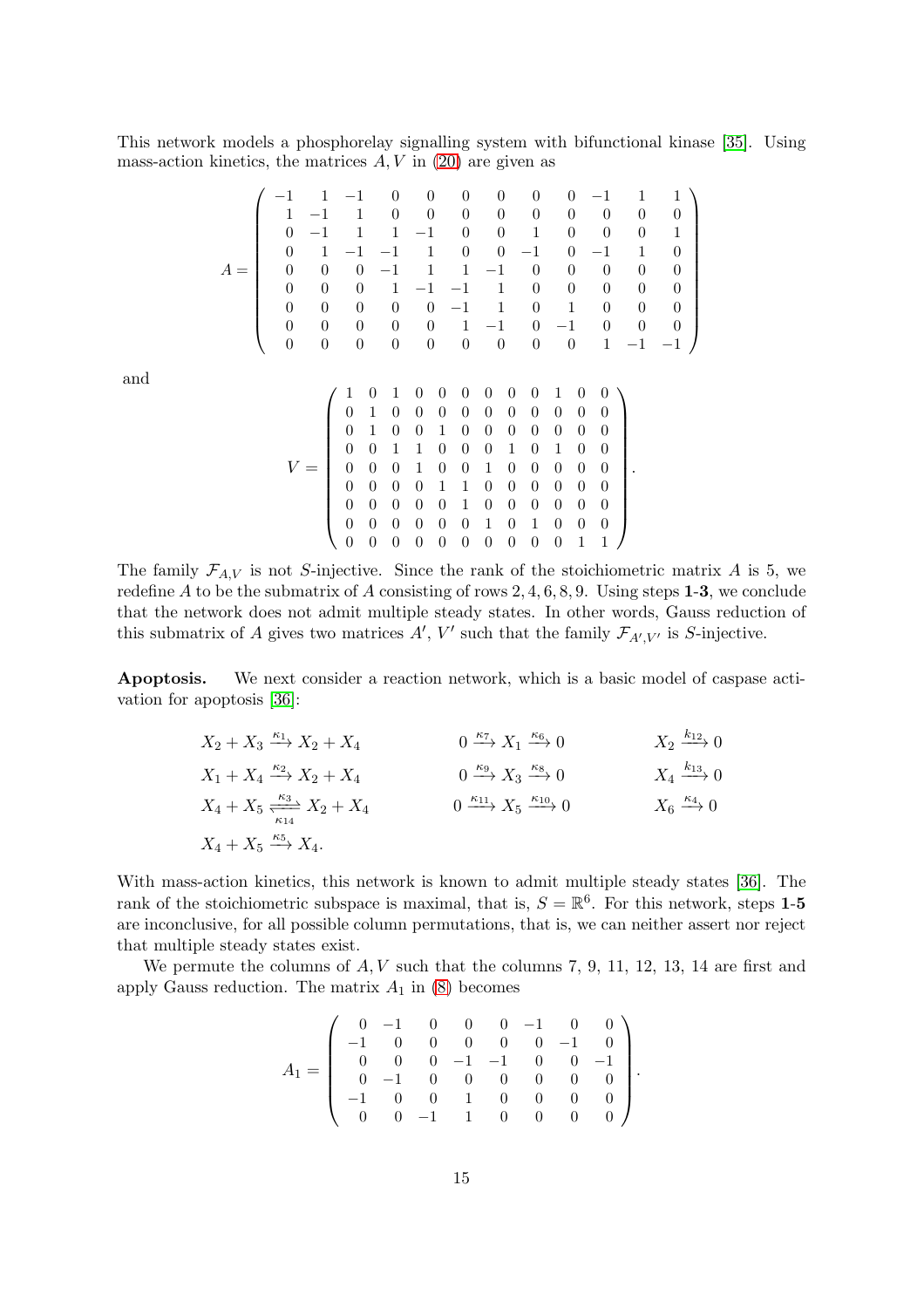Observe that  $A_1$  fulfils the assumptions in Proposition [2.1.](#page-8-0) We check step 6. The matrices  $A', V'$  are in this case

A ′ = 1 1 0 0 0 0 0 0 0 0 0 0 0 0 1 1 0 0 0 0 0 0 0 0 0 0 0 0 1 1 1 0 0 0 0 0 0 0 0 0 0 0 0 1 0 0 0 0 0 0 0 0 0 0 0 0 1 −1 0 0 0 0 0 0 0 0 0 0 0 0 1 −1 

and

$$
V'=\left(\begin{array}{cccccccccc} 1 & 1 & 0 & 0 & 0 & 0 & 0 & 1 & 0 & 0 & 0 & 0 \\ 0 & 0 & 1 & 0 & 0 & 0 & 0 & -1 & 1 & 0 & 0 & 0 \\ 0 & 0 & 1 & 1 & 0 & 0 & 0 & 0 & 1 & 0 & 0 & 0 \\ 1 & 0 & 0 & 0 & 0 & 1 & 0 & 1 & -1 & -1 & 1 & 0 \\ 0 & 0 & 0 & 0 & 0 & 1 & 1 & 0 & 0 & 0 & 1 & 0 \\ 0 & 0 & 0 & 0 & 1 & 0 & 0 & 0 & 0 & 1 & -1 & 0 \end{array}\right)
$$

.

The vector  $\eta = (1, 3, 1, 1, 1, 1, 1, 1, 16/15, 1, 1, 1/2)$  fulfils  $A'\eta \in \mathbb{R}^6_{>0}$  and that the determinant of  $M_{\eta,\lambda}$  vanishes for all  $\lambda \in \mathbb{R}_{>0}^6$ . Therefore, by Proposition [2.2](#page-9-0) and step 6, we conclude that this network admits multiple steady states.

Networks of gene regulation. In [\[37\]](#page-18-12) a total of 40,680 reaction networks modelling gene regulatory systems with mass-action kinetics are considered and analysed for multistationarity. The authors use the CRNT toolbox [\[7\]](#page-17-15) together with a method termed network ancestry, justified by theoretical results in [\[38\]](#page-18-13).

The authors determine that 2,654 out of the 40,680 networks cannot have multiple steady states. The standard injectivity method correctly precludes multistationarity for 691 of these 2,654 and is inconclusive for the remaining networks. Using the method presented here we can conclude that all 2,654 networks are not multistationary.

Interestingly, the authors cannot decide whether multiple steady states occur for 1,050 out of the 40,680 networks. The method successfully classifies these 1,050 networks and we can conclude that 47 of them are multistationary, while the remaining 1,003 cannot have multiple steady states. The remaining 36,976 networks are shown to be multistationary in [\[37\]](#page-18-12). The method is applied to the smallest 2,000 of these, and we reach the same conclusion.

Atoms of multistationarity. In [\[38\]](#page-18-13), all possible networks consisting of two reactions and at most two molecules at each side of a reaction are considered. Here each reaction can be either irreversible  $\longrightarrow$  or reversible  $\rightleftharpoons$  . So-called flow reactions  $0 \rightleftharpoons X$  are added for each chemical species, such that  $S = \mathbb{R}^n$ . The authors determine which of these networks are multistationary when taken with mass-action kinetics.

We considered the 142 networks for which the standard injectivity criterion does not rule out multistationarity. Among these, the authors show that precisely 35 are multistationary and hence 107 are not multistationary. The new method does not perform as good as in the other test cases. Indeed, only 24 networks are identified as non-multistationary, while the remaining 118 are left unclassified.

A plausible explanation for the failure is the following. With mass-action kinetics, a reaction of the form  $0 \to X$ , called inflow, contributes a constant term  $\kappa_i$  to the *i*-th component of  $f_{\kappa}$  in [\(20\)](#page-11-0). Therefore, we can write  $f_{\kappa}(x) = \tilde{f}_{\eta}(x) + \tilde{\kappa}$ , for some vector  $\tilde{\kappa} \in \mathbb{R}_{>0}^n$ . It follows that  $f_{\kappa}(x) = f_{\kappa}(y)$  if and only if  $f_{\eta}(x) = f_{\eta}(y)$  and hence the standard injectivity method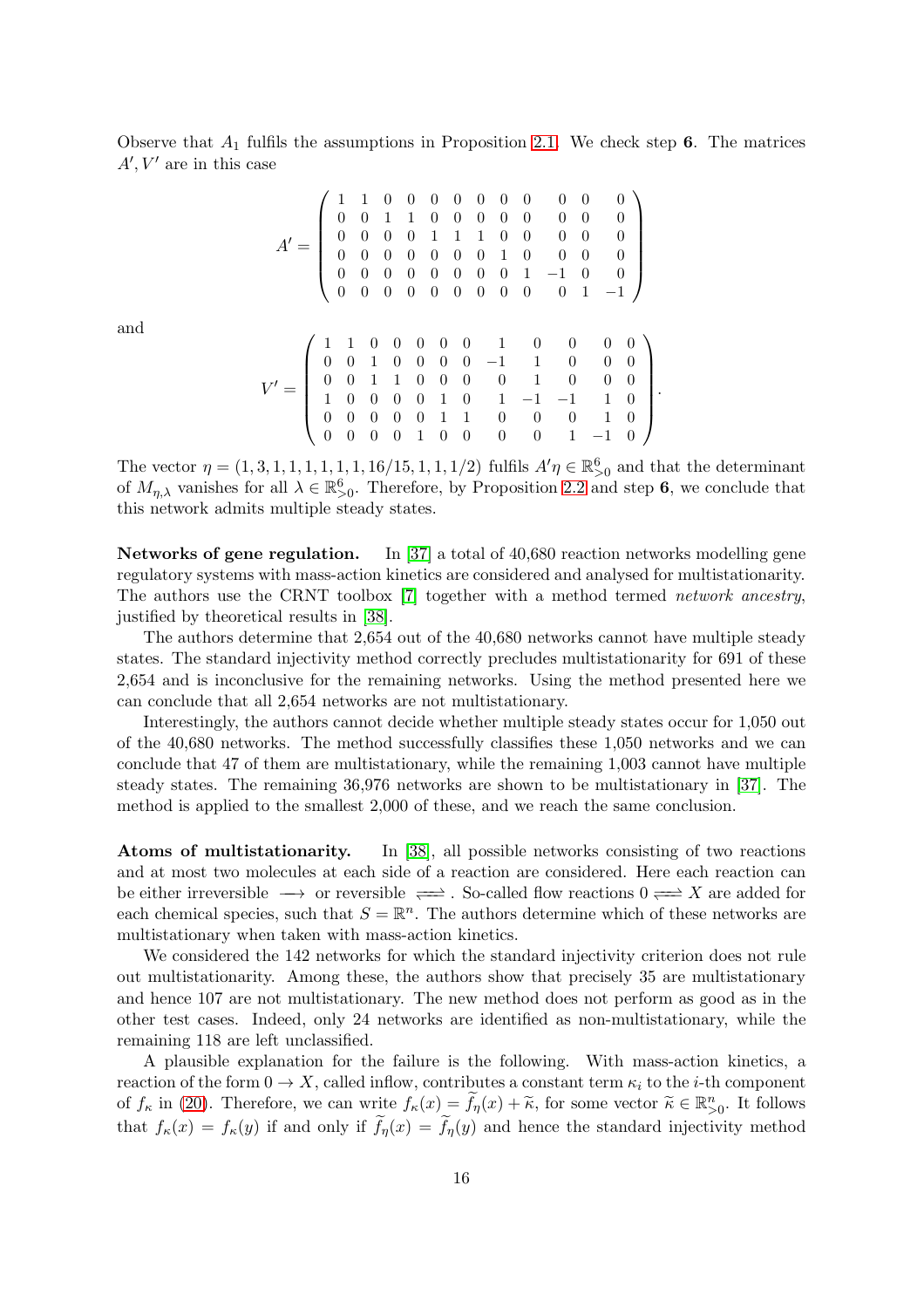checks for injectivity of  $f_{\eta}$ . In fact,  $f_{\eta}$  is  $g_{\hat{\kappa}}$  in our method, if the reactions are ordered such that the inflow reactions are first.

## 4 Discussion

Injectivity-based methods are used to preclude multistationarity in reaction networks [\[19,](#page-17-12) [20,](#page-17-13) [23–](#page-18-1)[30,](#page-18-5) [39\]](#page-18-14). The rationale behind the methods is that multiple zeros cannot occur if the map is injective. In [\[20,](#page-17-13) [23,](#page-18-1) [28,](#page-18-3) [29,](#page-18-6) [39\]](#page-18-14) the modelling framework is either mass-action or power-law kinetics, similar to what is used here. A common aspect of these works is that the mathematical development focuses on the vector subspace S being the image of the coefficient matrix A.

In [\[19,](#page-17-12) [26\]](#page-18-15), injectivity of a monomial map is studied in order to assert or preclude multistationarity. In both works, the authors are interested in determining whether a generalised binomial map, that is, a generalised polynomial map with two terms, admits multiple positive zeros. The positive zeros of a binomial map can be parameterised by a monomial map obtained by dividing one term of the binomial by the other term. In this way, there is passage from the non-existence of multiple positive zeros of the binomial map to the injectivity of the monomial map, which is identical to the passage from the study of  $f_{\kappa}$  to the study of  $g_{\hat{\kappa}}$  here.

The connection between  $[19, 26]$  $[19, 26]$  and  $[20, 23, 28, 29]$  $[20, 23, 28, 29]$  $[20, 23, 28, 29]$  $[20, 23, 28, 29]$  is clarified in  $[30]$ , where unifying sign and determinant conditions for the injectivity of generalised polynomial maps are given. An important novelty of  $[30]$  is that S is given independently of the image of A, in contrast to earlier work. This uncoupling is key in the results presented here.

We have demonstrated by examples that the new method can be applied to a vast amount of networks for which standard injectivity approaches are inconclusive. We have further applied the method to the five basic building blocks in cell signalling in [\[40\]](#page-18-16) that are shown to admit multiple steady states. The method correctly classifies the networks as multistationary as well. However, we are not guaranteed that the method will classify any given network, as we discussed for the two-reaction networks in [\[38\]](#page-18-13).

We focus on Gauss reduction of the generalised polynomial maps. Gauss reduction preserves the number of equations, which implies that the determinant criterion can be used to check step 3, when applying the method to reaction networks. Further, the method can be applied as a black box. However, the steps presented here also apply if we replace  $f_{\kappa}$  by any set of generalised polynomial maps with the same positive zeros as  $f_{\kappa}$ . For example, if  $f_{\kappa}$  is polynomial, one might consider a Gröbner basis of the system. In this sense, our work is a generalisation of [\[19\]](#page-17-12) to the case where the Gröbner basis is not binomial. If the new set of equations differs from  $f_{\kappa}$  in number of equations, then the sign criterion is to be used at step 3, which can also be computationally checked [\[30\]](#page-18-5).

Finally, the method has been presented in connection with reaction networks. However, the mathematical framework is given in full generality and can be used to obtain information on the number of positive zeros of generalised polynomial maps, independently of the context in which the question arises. In particular, since any polynomial can be embedded into a family  $\mathcal{F}_{A,V}$ , the method can be applied to preclude the existence of multiple positive solutions to any polynomial equation by letting  $S = \mathbb{R}^n$ .

## Acknowledgments

B. Joshi, A. Shiu, and D. Siegal-Gaskins are thanked for providing raw data and discussions of their results in [\[38\]](#page-18-13) and [\[37\]](#page-18-12). C. Wiuf is thanked for useful discussions and comments on earlier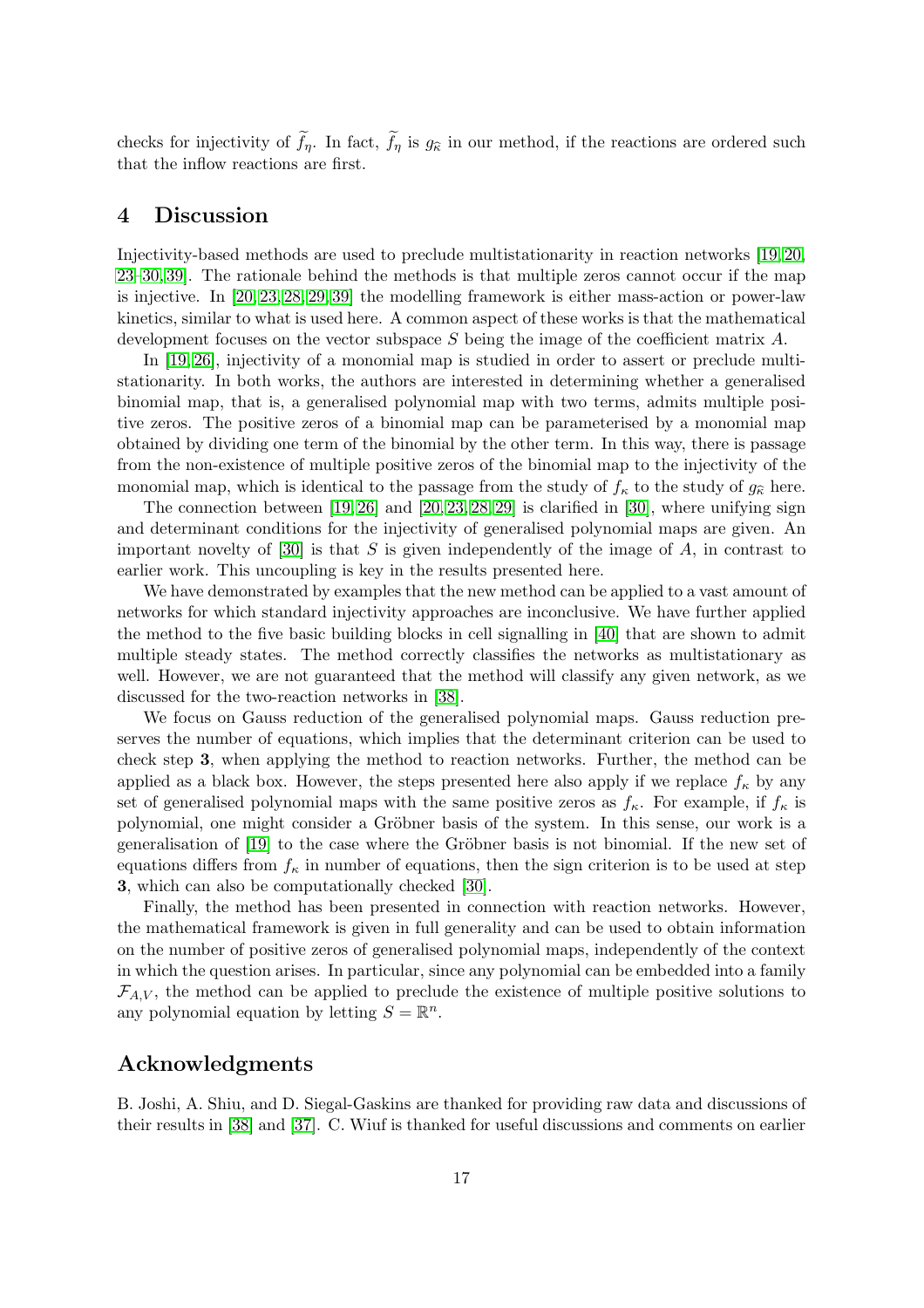versions of this manuscript. My co-authors in [\[30\]](#page-18-5) are thanked for interesting discussions on injectivity. An anonymous referee is thanked for interesting comments and pointing the author to relevant literature and examples.

This work has been partially supported by project MTM2012-38122-C03-01/FEDER from the Ministerio de Economía y Competitividad, Spain, the Carlsberg Foundation, and the Lundbeck Foundation.

# <span id="page-17-0"></span>References

- [1] Markevich, N. I., Hoek, J. B. & Kholodenko, B. N., 2004 Signaling switches and bistability arising from multisite phosphorylation in protein kinase cascades. *J. Cell Biol.* 164, 353–359.
- <span id="page-17-1"></span>[2] Thomson, M. & Gunawardena, J., 2009 Unlimited multistability in multisite phosphorylation systems. *Nature* 460, 274–277.
- <span id="page-17-2"></span>[3] Raz´on, L. F. & Schmitz, R. A., 1987 Multiplicities and Instabilities in Chemically Reacting Systems - a Review. *Chem Eng Sci* 42, 1005–1047.
- <span id="page-17-3"></span>[4] Feinberg, M., 1987 Chemical reaction network structure and the stability of complex isothermal reactors I. The deficiency zero and deficiency one theorems. *Chem. Eng. Sci.* 42, 2229–68.
- <span id="page-17-14"></span>[5] Feinberg, M., 1988 Chemical reaction network structure and the stability of complex isothermal reactors– II. Multiple steady states for networks of deficiency one. *Chem. Eng. Sci.* 43, 1–25.
- [6] Feinberg, M. & Horn, F. J. M., 1977 Chemical mechanism structure and the coincidence of the stoichiometric and kinetic subspaces. *Arch. Rational. Mech. Anal.* 66, 83–97.
- <span id="page-17-15"></span>[7] Ellison, P., Feinberg, M., Ji, H. & Knight, D., 2012. Chemical reaction network toolbox, version 2.2. Available online at <http://www.crnt.osu.edu/CRNTWin>.
- [8] Horn, F. J. M., 1972 Necessary and sufficient conditions for complex balance in chemical kinetics. *Arch. Rational Mech. Anal.* 49, 172–186.
- <span id="page-17-5"></span><span id="page-17-4"></span>[9] Horn, F. J. M. & Jackson, R., 1972 General mass action kinetics. *Arch. Rational Mech. Anal.* 47, 81–116.
- [10] Clarke, B. L., 1980 *Stability of Complex Reaction Networks*, volume 43 of *Advances in Chemical Physics*. Hoboken, NJ, USA: John Wiley & Sons, Inc.
- <span id="page-17-7"></span><span id="page-17-6"></span>[11] Clarke, B. L., 1975 Theorems on chemical network stability. *The Journal of Chemical Physics* 62, 773.
- <span id="page-17-8"></span>[12] Vol'pert, A. I., 1972 Differential equations on graphs. *Math. USSR-Sb* 17, 571582.
- [13] Vol'pert, A. I. & Hudjaev, S. I., 1985 *Analysis in classes of discontinuous functions and equations of mathematical physics*, volume 8 of *Mechanics: Analysis*. Martinus Nijhoff Publishers, Dordrecht.
- <span id="page-17-9"></span>[14] Gorban, A. N., Bykov, V. I. & Yabloskii, G. S., 1986 Thermodynamic function analogue for reactions proceeding without interaction of various substances. *Chemical Engineering Science* 41, 2739–2745.
- [15] Fedotov, V. K., Alekseev, B. V., Koltsov, N. I. & Kiperman, S. L., 1984 On the multiplicity criterion for steady states in catalytic reactions. *Reaction Kinetics and Catalysis Letters* 26, 25–29.
- [16] Ivanova, A., 1979 Conditions for uniqueness of stationary state of kinetic systems related to structural scheme of reactions. *Kinet. Katal.* 20, 1019–1023.
- <span id="page-17-10"></span>[17] Bykov, V. I. & Yablonskii, G. S., 1981 Steady-state multiplicity in heterogeneous catalytic reactions. *Int. Chem. Engng.* 21, 142–155.
- <span id="page-17-11"></span>[18] Bykov, V. I., Kytmanov, A. & Lazman, M., 1998 *Elimination Methods in Polynomial Computer Algebra Mathematics and Its Applications*, volume 448. Springer.
- <span id="page-17-12"></span>[19] Pérez Millán, M., Dickenstein, A., Shiu, A. & Conradi, C., 2012 Chemical reaction systems with toric steady states. *Bull. Math. Biol.* 74, 1027–1065.
- <span id="page-17-13"></span>[20] Wiuf, C. & Feliu, E., 2013 Power-law kinetics and determinant criteria for the preclusion of multistationarity in networks of interacting species. *SIAM J. Appl. Dyn. Syst.* 12, 1685–1721.
- [21] Gatermann, K., 2001 Counting stable solutions of sparse polynomial systems in chemistry. In *Symbolic Computation: Solving Equations in Algebra, Geometry and Engineering*, volume 286 of *Contemporary Mathematics*, pp. 53–69.